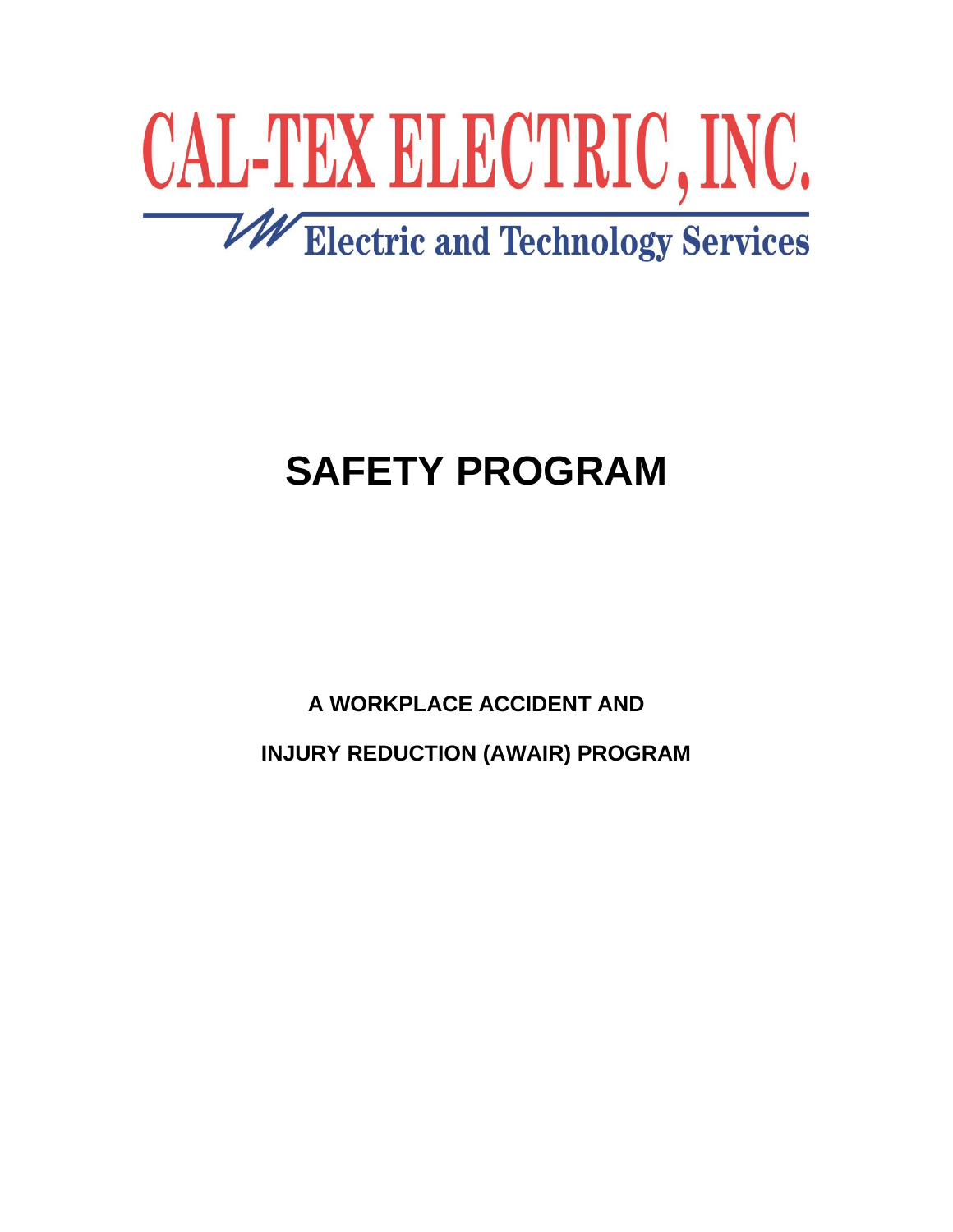# **2022 Goals and Objectives**

- **1. Annual Safety Meeting (May 2022)**
- **2. Job Site Visit(s) for safety audit**
- **3. Quarterly Safety Committee Meetings**
- **4. Foremen updated OSHA training**
- **5. Quarterly Foremen group training**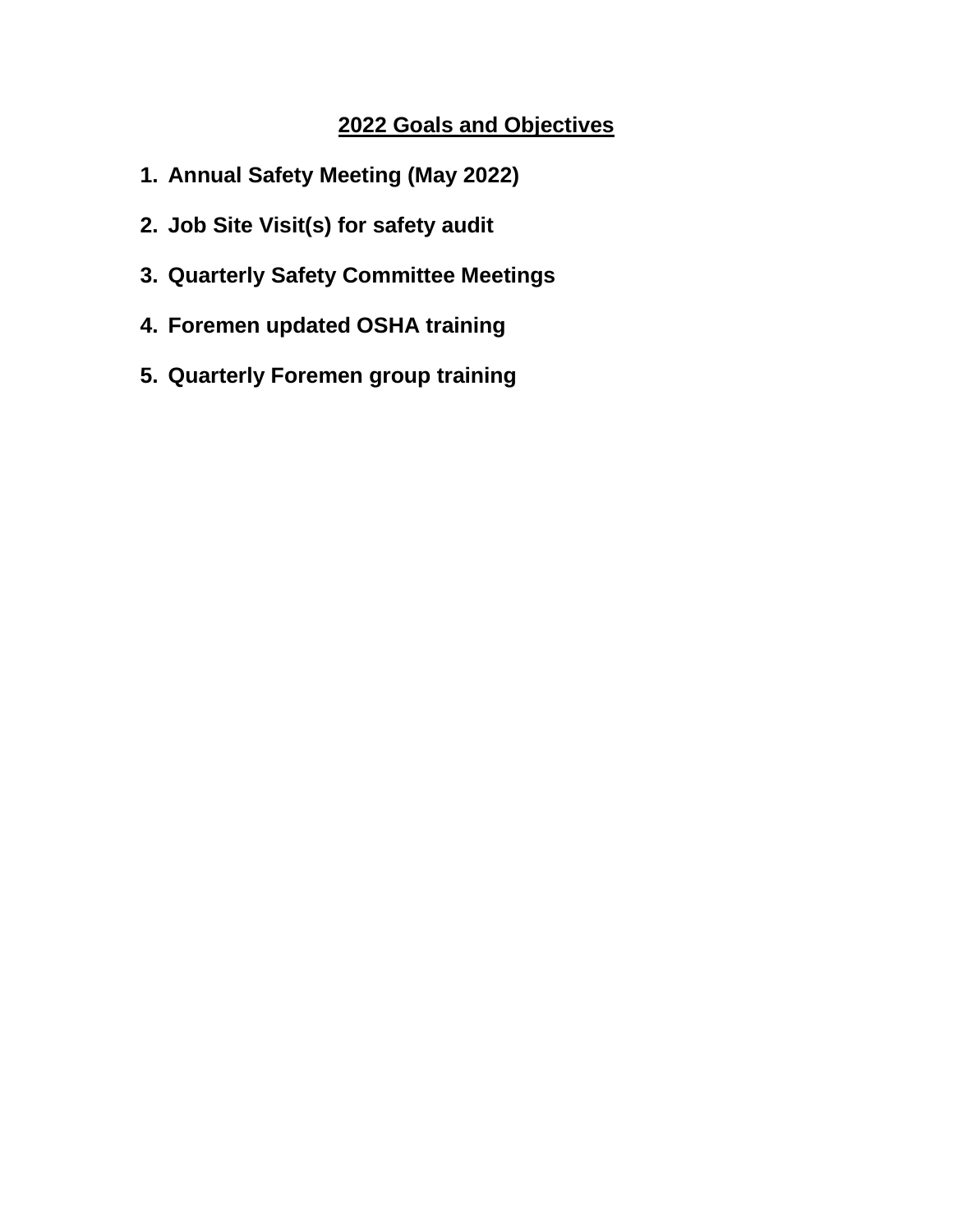# **CAL-TEX ELECTRIC INC. SUMMARY OF "AWAIR" SAFETY PROGRAM**

Cal-Tex Electric Inc. has adopted a company wide safety program. The key elements of this program are as follows:

Every employee receives a copy of the company safety program containing:

- Letter to all employees stating Cal-Tex Electric Inc. has a company wide safety program. The letter also lists the designated "Safety Coordinator", "Safety Clerk" and "Safety Committee" members.
- Duties and responsibilities of the Safety Coordinator, Management and employees, accountability, tool-box meeting requirements, supervisory meeting requirements, job-site inspection requirements, accident investigation requirements, and training requirements.
- Acknowledgement sheet (signature sheet) to be signed by employees stating that you have received a copy the safety program.

The following information will be at the following locations:

- A current up-to-date copy of the company safety manual will always be found at Cal-Tex Electric Inc.'s main place of business. The Safety Coordinator will always have a current copy for their personal use.
- A job-site copy of the company safety manual may also be located in each company truck, and at an individual job-site if it is determined that it would be desirable. Conditions that could make it desirable could be the following:
	- Unusual work conditions or practices demanding additional safety concerns.
	- General contractor requires an on site copy of the safety program.
	- The project is a long duration job.
	- Several employees will be working on the project.
	- Project has a job-site office.
- All accident investigation reports will be kept at Cal-Tex Electric Inc.'s office.
- Company training records will be kept at Cal-Tex Electric Inc.'s office.
- Records of toolbox talks that are presented on the job-site will be kept on the job-site and also at the office.

If you have any questions, please contact Ronnie Bassett -

By Phone: (952) 447-1125

| By Mail: | Cal-Tex Electric Inc.    |
|----------|--------------------------|
|          | 17001 Fish Point Road SE |
|          | Suite 104                |
|          | Prior Lake, MN 55372     |

CAL-TEX ELECTRIC INC. has adopted the following Safety Policy to promote a safe working environment for its employees. Please read this information and remain constantly aware of our safety concerns on our construction projects, offices and while driving company vehicles.

The following people serve on our safety committee. It is their responsibility to monitor the activities of our projects and to maintain a safe environment. Please feel free to contact any member of the committee with any safety concerns or suggestions you may have.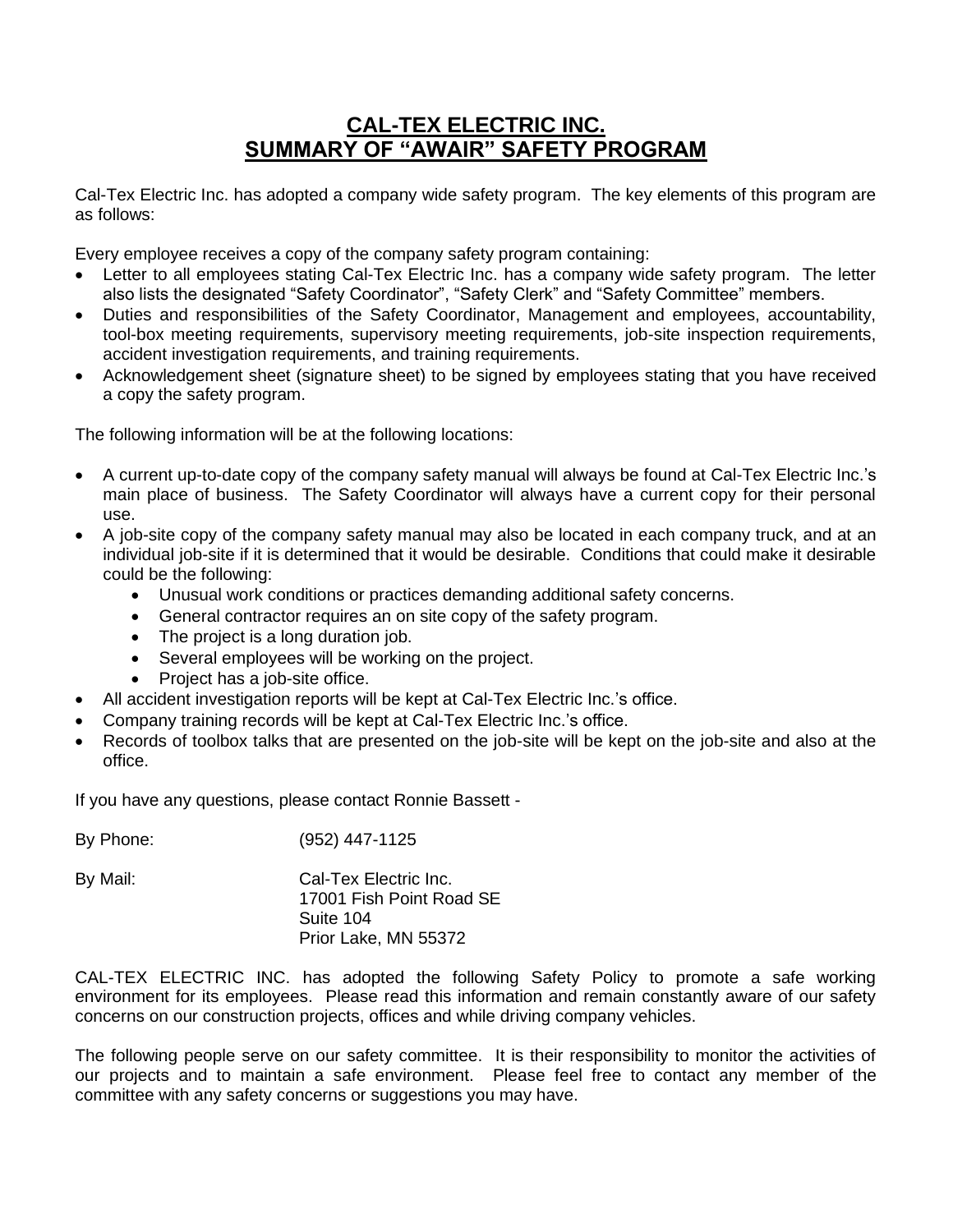#### Safety Coordinator Ronnie Bassett

Safety Clerk Stephanie Thom

Safety Committee Ronnie Bassett Stephanie Thom Dave Kleis Kohl Bailey Ryan Vesely Josh Karl Brandon Kabes Hans Hanson Chad Milosevich Eric Smith Jordyn Vogt

Remember; **ALWAYS REPORT EVERY ACCIDENT OR INJURY IMMEDIATELY** to the safety clerk, safety coordinator, or safety committee member.

State Law requires a work related death or work related injury which requires a report to OSHA, that a copy of this report shall be mailed to the Employers Office within 48 hours after Employer received notice of the occurrence or within 8 hours if there is a serious/hospitalization injury or a fatality occurs.

Cal-Tex Electric intends to conduct its operations so that injuries to people, damage to property and damage to the environment will be avoided. Every effort will be made to prevent accidents and illnesses by the timely recognition and correction of accident and illness causes. It is our intention to comply with all standards relating to Safety and Health matters that are enforced by Local, State or Federal authorities.

#### **RESPONSIBILITIES & DUTIES**

#### MANAGEMENT

#### **RESPONSIBILITIES:**

- Safety begins with management commitment and participation.
- We will set goals, establish accountability and become involved.
- ◆ A poor safety record is a management problem.
- Establish, implement and maintain the company safety program.

#### **DUTIES:**

- Communicate safety commitment and policy.
- ◆ Attend company safety functions.
- ◆ Review accident reports and safety activity.
- Make needed appropriations.
- ◆ Set a good example.

#### SAFETY COORDINATOR

- **RESPONSIBILITIES:**
	- ◆ Someone must be responsible for the program.
	- In some cases a safety committee will be used to schedule a block of time to devote to safety activity.

#### **DUTIES:**

- ◆ Develop written safety policies and procedures.
- ◆ Coordinate activities with safety committee.
- $\bullet$  Inform management of proposed safety and health recommendations.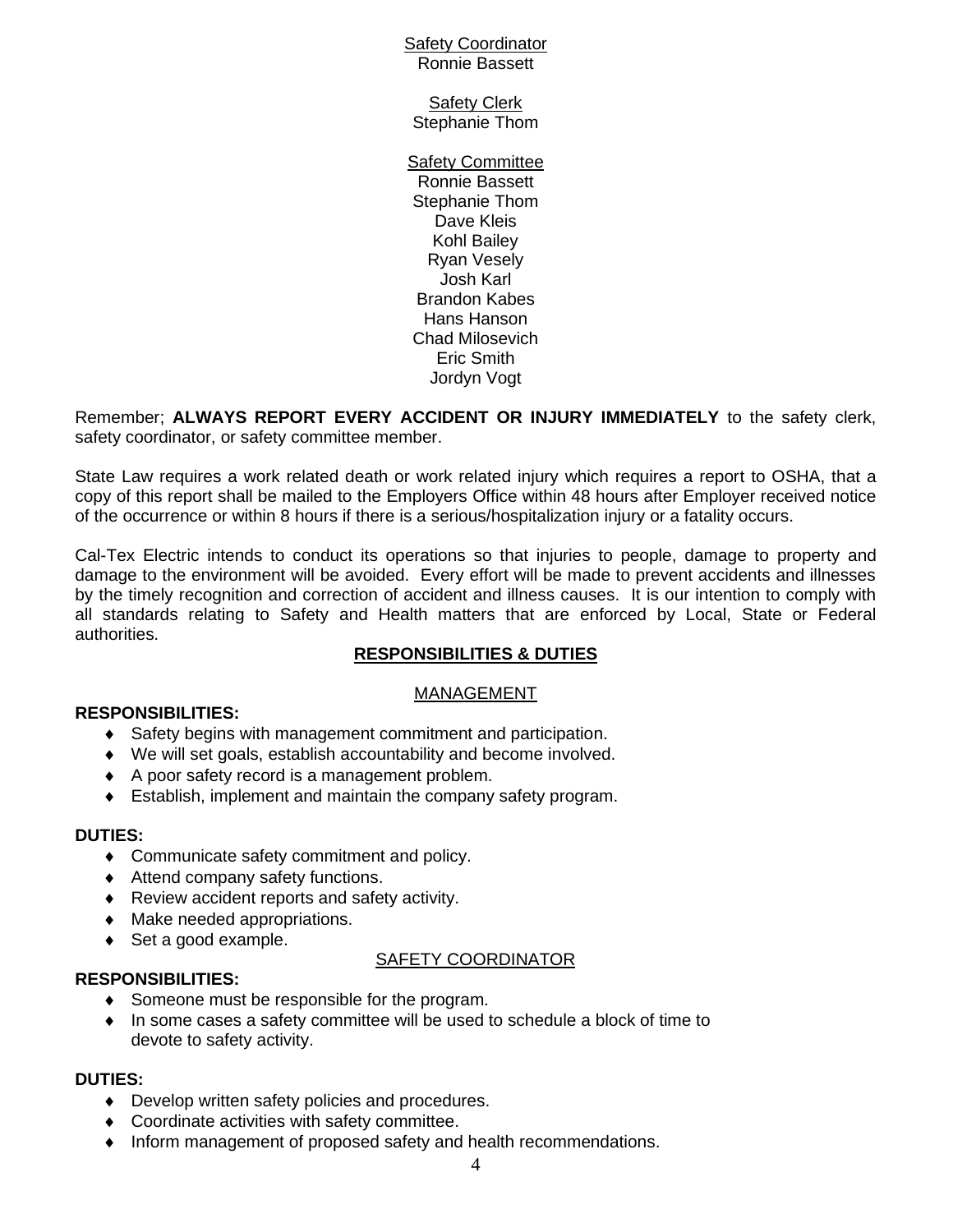- Compile and distribute safety and health information to employees.
- Provide safety training for employees, supervisors, and managers.
- ◆ Arrange for training of new employees.
- ◆ Conduct routine workplace safety inspections.
- Complete and analyze accident investigation reports.
- Monitor and evaluate the effectiveness of safety and health programs.
- Assure compliance with government regulations; and prepare progress reports on programs for management and safety committee.

#### **SUPERVISORS**

## **RESPONSIBILITIES:**

- Supervisors have a direct responsibility for a working group.
- They will help build safety into the work process and be alert for safety and health problems.

## **DUTIES:**

- **Train new employees.**
- ◆ Re-train present employees.
- Make department inspections.
- Prepare accident reports.
- ◆ Enforce safety rules.
- $\bullet$  Make daily safety contacts.
- ◆ Correct unsafe acts and conditions.

## EMPLOYEES

## **RESPONSIBILITIES:**

 Workers must learn the hazards of their jobs and abide by safety rules. The program requires the wholehearted support of those it was designed to protect.

## **DUTIES:**

- Abide by safety rules. Report hazardous conditions or concerns.
- Communicate safety to fellow employees.
- $\bullet$  Make suggestions to help improve safety.

# **ACCOUNTABILITY**

Management shall be held accountable for the accident prevention program by Cal-Tex Electric, through the project manager, job superintendents, foremen and crews. The Safety Coordinator shall assist all levels of management in carrying out their duties.

Employees who violate any safety guidelines may be subject to disciplinary action.

| 1 <sup>ST</sup> OFFENSE: | <b>VERBAL WARNING</b>                              |
|--------------------------|----------------------------------------------------|
| $2nd$ OFFENSE:           | <b>WRITTEN WARNING</b>                             |
| 3rd OFFENSE:             | DISCIPLINARY ACTION, WHICH COULD INCLUDE DISCHARGE |
|                          | FOR CAUSE AS PROVIDED IN THE CURRENT LABOR         |
|                          | <b>AGREEMENT</b>                                   |

#### **PRE-START UP**

As soon as a job has been scheduled, key people shall meet to discuss accident prevention. Job site conditions, plans, procurement schedule, safety responsibilities of the general contractor, and operations schedule must be established and reviewed.

#### **TOOL BOX MEETINGS**

Toolbox meetings shall be held at weekly intervals. These should be short in duration, preferably about ten minutes, and under the direction of the journeyman or foreman in charge. Accidents or near accidents should be reviewed and actions to prevent recurrence discussed. Safe ways of performing the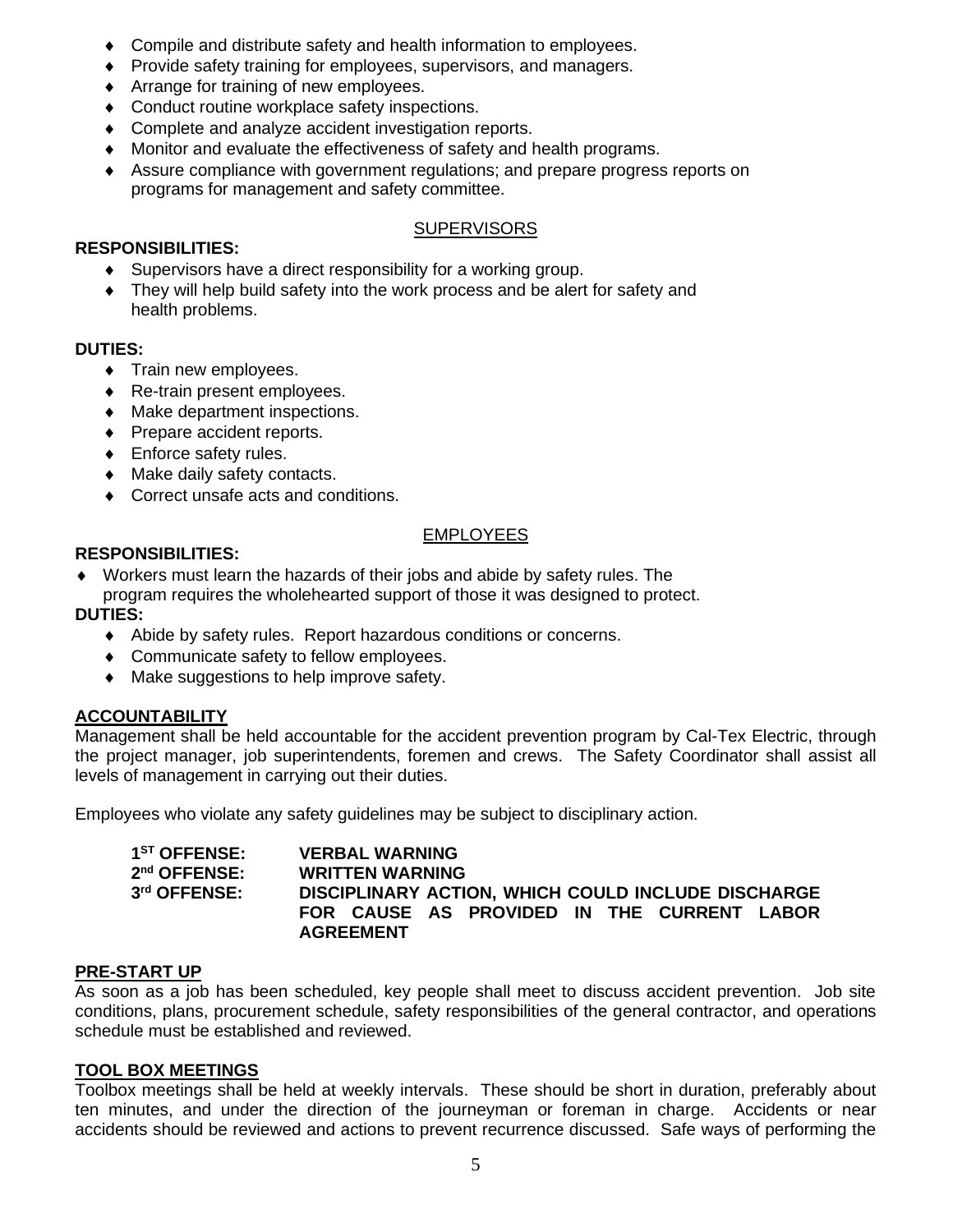work are good topics and all practical ideas developed need to be considered. On a rotating basis, other key people in the firm should attend.

#### **SUPERVISORY MEETINGS**

Supervisors should meet often to review accidents, discuss problems and establish needed corrective actions. They should attempt to be predictive rather than reactive; possible hazards and planned control methods should be considered for future work.

#### **JOB SITE INSPECTION**

The recognition and correction of accident causes is a continuing duty of the supervisory staff during their normal operating routine. Periodically, depending on conditions of the job, safety inspections shall be made part of the job as part of the safety program activity.

#### **TRAINING**

Training is an important management function in order to effectively communicate what, when, where, why and how job functions are to be accomplished. Accident prevention shall be included in each phase of the training cycle so that safe operating procedures are routinely followed.

#### **ACCIDENT INVESTIGATION**

In spite of the best intentions, occasional accidents can happen. When an accident happens, the job foreman shall get the facts, determine all the causes, and take suitable corrective action to prevent a recurrence.

After an accident, the first step is to obtain medical attention for the injured or correct the damage to the extent that activity can continue. Then, as soon as possible, the investigation should begin to get the story, find all the causes, and determine corrective action to prevent recurrence.

It should be standard procedure to report all accidents right away. It is important to start the investigation as soon as possible so that details are fresh in the minds of those involved in the accident or those who may have witnessed it.

The person investigating the accident must be thoroughly familiar with operations, materials, equipment and the people involved. The foreman in charge is usually in the best position to do this and may need assistance from the safety coordinator.

The accident investigator will determine the accident sequence (cause, accident, injury). He is of course interested in the type and extent of the injury but that is not his major concern in the investigation. The injury is more a consideration of the doctor. The investigator is primarily interested in the accident cause and corrective action. To get at these he must get the whole story.

The accident description must include the action word or phrase such as struck by or struck against, caught between, falls and others. The accident description need not be wordy, but must include key factors. For example: employee was walking to toolbox, tripped over plank on floor and fell.

The corrective action for unsafe conditions is to fix them. The foreman can fix many of these right away. For example, a wet slippery spot on the floor can be cleaned up, or a plank or other obstruction can be removed so that people do not fall over it. Some conditions may be beyond the authority of the foreman and must be reported to higher management for correction. For example, a defective conduit bender may have to be replaced or sent out for extensive repair and these arrangements are the responsibility of higher management. On a construction job, the material hoist is usually under the control of the general contractor, and if defective, this must be reported to the general contractor for corrective action. For effective corrective action, the crew foreman should fix the unsafe conditions that he can and report to others those conditions beyond his authority to fix. Written reports to higher management or to the general contractor are usually more effective than verbal reports.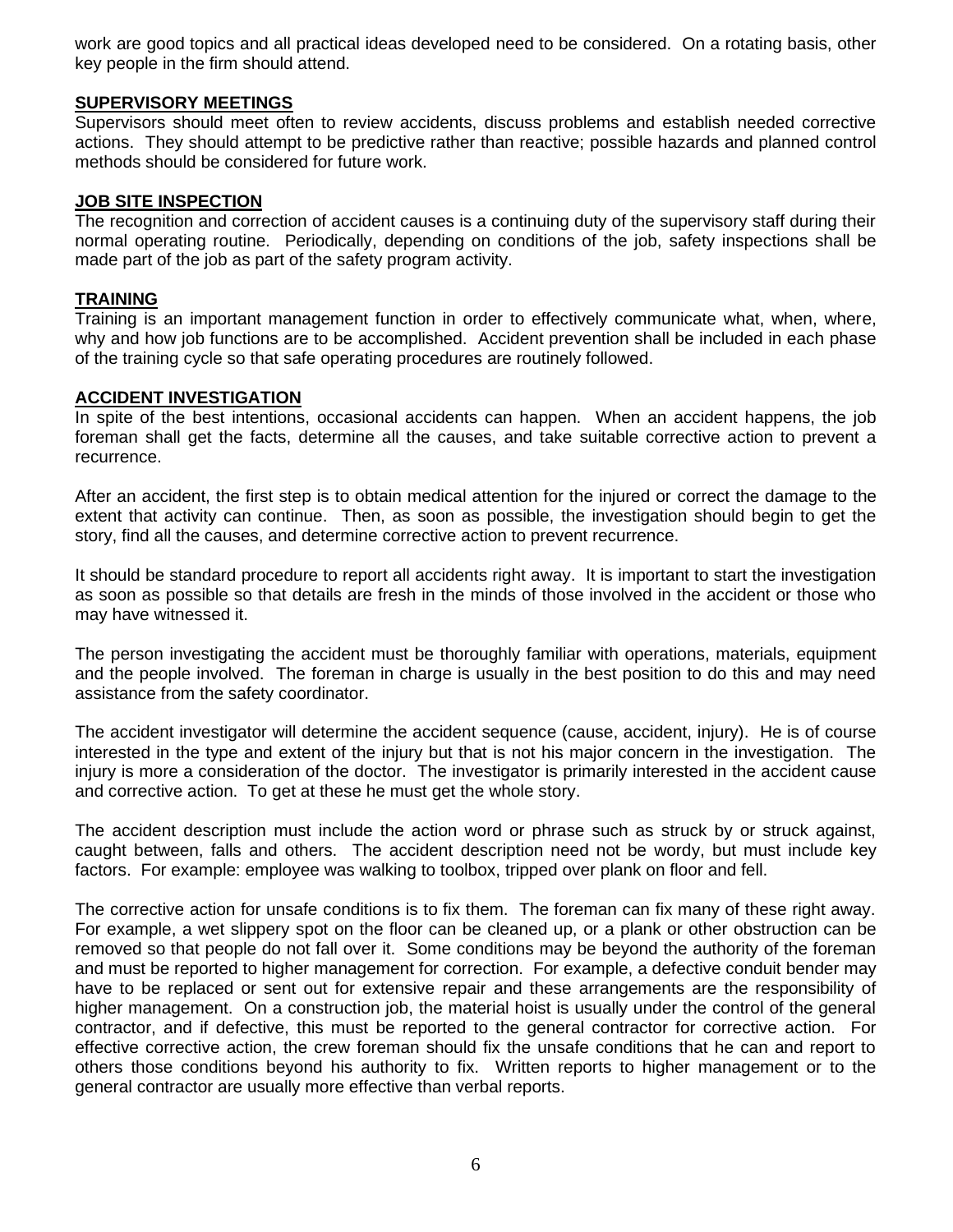# **PROCEDURE FOLLOWING AN ACCIDENT:**

- Employee reports accident to foreman/supervisor
- Employee receives medical attention if necessary
- Supervisor/foreman completes accident report (see attached)
- Supervisor/foreman contacts office to report accident
- Office completes First Report of Injury and forwards to Insurance

# **EYE AND FACE PROTECTION**

- Safety glasses or face shields are worn anytime work operations can cause foreign objects getting into the eye such as during welding, cutting, grinding, nailing (or when working with concrete and/or harmful chemicals or when exposed to flying particles).
- Eye and face protectors are selected based on anticipated hazards.
- Safety glasses or face shields are worn when exposed to any electrical hazards including work on energized electrical systems.

# **FOOT PROTECTION**

- Construction workers should wear work shoes or boots with slip-resistant and puncture-resistant soles.
- Safety-toed footwear is worn to prevent crushed toes when working around heavy equipment or falling objects.

# **HAND PROTECTION**

- Gloves should be worn at all times and should fit snugly.
- Workers wear the right gloves for the job (for example, heavy-duty rubber gloves for concrete work, welding gloves for welding, insulated gloves and sleeves when exposed to electrical hazards).

## **HEAD PROTECTION**

- Workers shall wear hard hats where there is a potential for objects falling from above, bumps to their heads from fixed objects, or of accidental head contact with electrical hazards.
- Hard hats are routinely inspected for dents, cracks or deterioration.
- Hard hats are replaced after a heavy blow or electrical shock.
- Hard hats are maintained in good condition.

# **BODY HARNESS**

- Company vehicles are supplied with a body harness.
- These are mandatory on any articulating lifts.
- These are mandatory on any occasion working over 25ft off the ground.

# **FIRST AID KITS**

• Cal-Tex Electric, Inc. provides First Aid Kits on all job sites and in company vehicles. If your First Aid Kit is low on supplies, contact a member of the safety committee for refills.

# **EXTENSION CORDS**

- Visually inspect your cords prior to each day's use for external defects, such as deformed or missing pins or insulation damage, and for indications of possible internal damage.
- Do not use worn or frayed electric cords. An example would be where there is damage to the outer casing. Do not use electrical tape to make repairs. If the outer insulation is damaged, replace the cord.
- Extension cords must have strain relief at the cord ends. Ensure the strain relief is in good condition before you use the cord.
- Extension cords must have a grounding conductor and ground pin (3-wire type)
- Protect cords from damage. Avoid sharp corners and projections. Do not use cords where they will be subject to vehicular traffic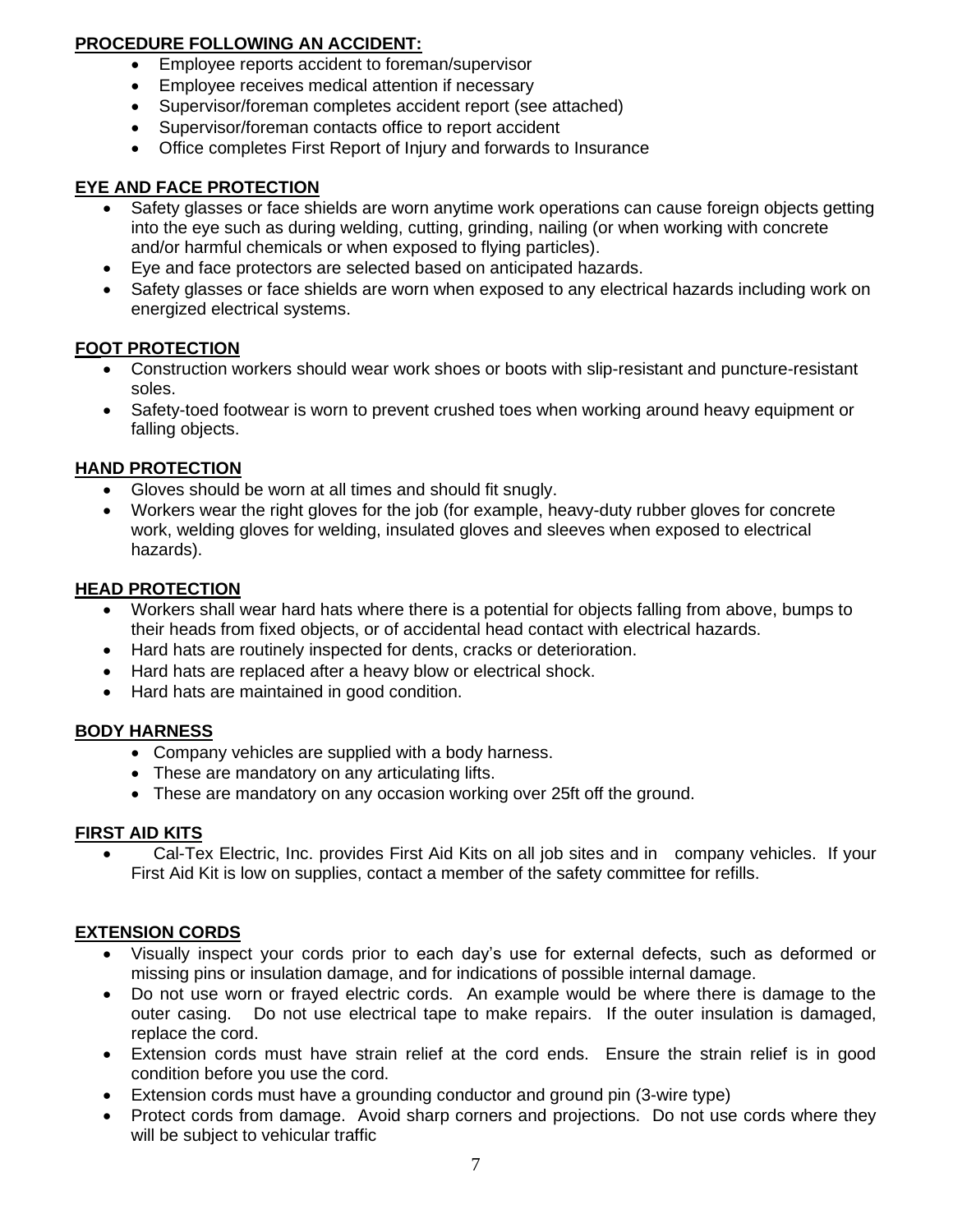- Extension cords may pass through doorways or other pinch points, if protection is provided to avoid damage.
- Do not run extension cords through holes in walls, ceilings or floors.
- Do not conceal extension cords behind building walls, ceilings, or floors.
- Extension cords are for temporary use only. Do not use them as a substitute for the permanent wiring of a structure.
- Extension cord sets used with portable electric tools and appliances must be three-wire type and designed for hard or extra-hard usage.

#### **SCAFFOLDING**

- Scaffolds should be set on sound footing.
- Damaged parts that affect the strength of the scaffold are taken out of service.
- Scaffolds are not altered.
- All scaffolds should be fully planked.
- Scaffolds are not moved horizontally while workers are on them unless they are designed to be mobile and workers have been trained in the proper procedures.
- Employees are not permitted to work on scaffolds when covered with snow, ice, or other slippery materials.
- Scaffolds are not erected or moved within 10 feet of power lines.
- Employees are not permitted to work on scaffolds in bad weather or high winds unless a competent person has determined that it is safe to do so.
- Ladders, boxes, barrels, buckets or other makeshift platforms are not used to raise work height.
- Extra material is not allowed to build up on scaffold platforms.
- Scaffolds should not be loaded with more weight than they were designed to support.

## **FLOOR OPENINGS**

- Floor openings (12 inches or more) are guarded by a secured cover, a guardrail or equivalent on all sides (except at entrances to stairways).
- Toeboards are installed around the edges of permanent floor openings (where persons may pass below the opening).
- Elevated Surfaces
- Signs are posted, when appropriate, showing the elevated surface load capacity.

# **GENERAL FALL PROTECTION / FALL PREVENTION**

- A. No employee may work within 6 feet of a leading edge that is above 6 feet unless number one, and one or more of the following are present
	- o 1. The employee has received fall protection training
	- o 2. A fall protection system is being used
	- $\circ$  3. A guard rail is in place
	- $\circ$  4. A warning line system is in place
	- $\circ$  5. A safety monitor is on duty
- B. All components of a fall protection system must be free of defects.
- C. Workers must be 100% tied off when using a fall protection system composed of an anchor, body harness, lanyard or retractable and similar components. This means that at no point in time may the worker free fall six feet to the ground due to an accidental fall.
- D. Safety personnel shall conduct random fall protection equipment inspection if qualified to do so.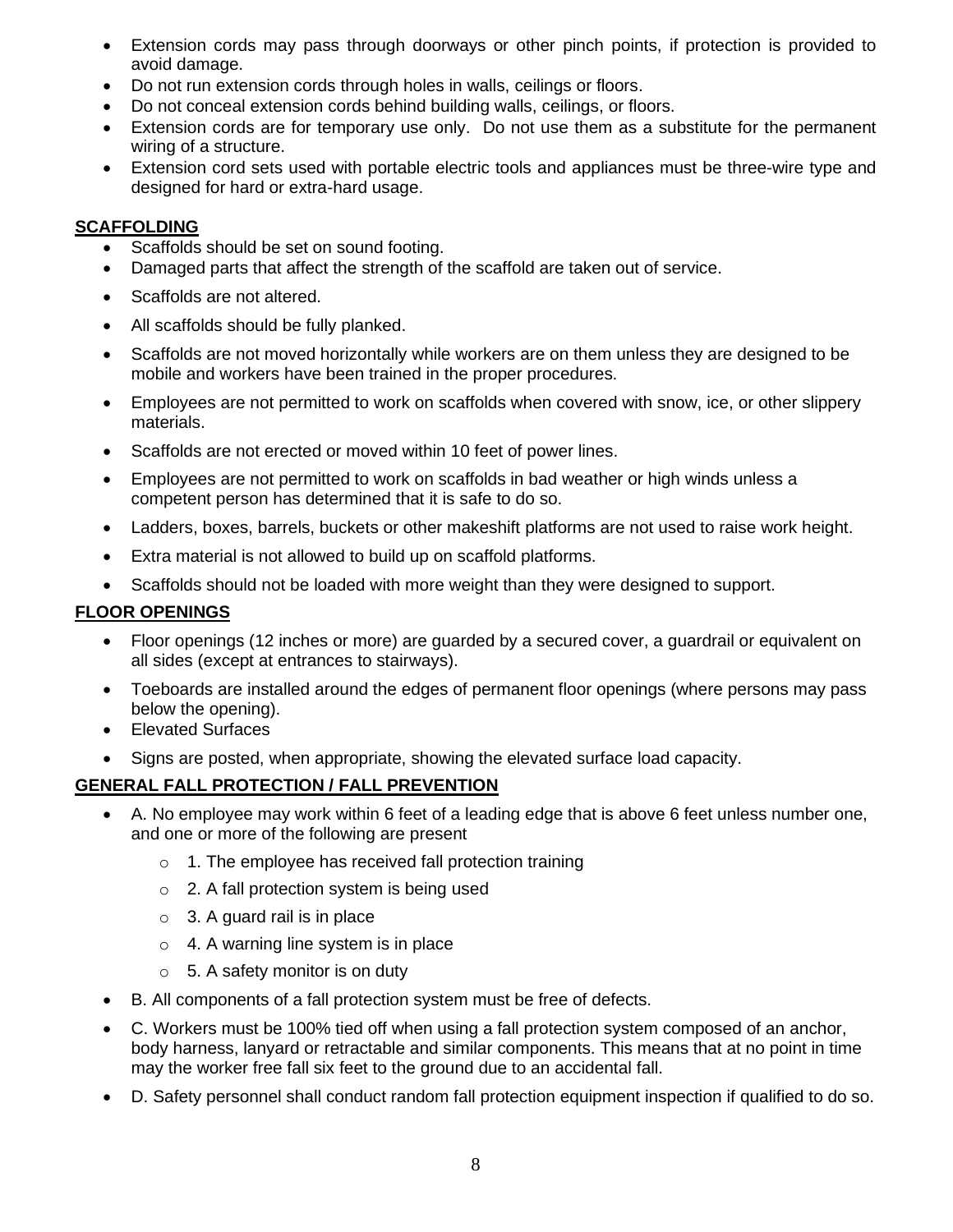- E. When conducting equipment inspection the removal from service criteria shall follow the training guidelines that were provided to the inspector as well as supplementary information provided by the manufacturer.
- F. Fall protection equipment found in an unsafe condition shall not be left on site unless it has been destroyed to prevent reuse or it has been confiscated by safety personnel to be quarantined and transported to a select location where it will be destroyed or repurposed as a training tool for fall protection equipment inspection.

# **Fall protection system requirements**

- a. All anchor points must withstand 5000 pounds unless an engineer has certified it.
- b. Certified anchors must support two times the maximum predicted load.
- c. All fall protection system components must be inspected prior to use.
- d. All fall protection devices must be worn and utilized properly.
- e. Any defective equipment found shall be removed from service for repair, destruction, or repurposing as a training tool for fall protection equipment inspection.

# **Guard rails**

- a. The top rail of a guardrail must measure 42 inches plus or minus three inches from the surface guarded to the top rail.
- b. The mid rail will lay at the middle of the surface guarded and top rail.
- c. A toe board must be installed when there is a risk to others below. The toe board must withstand a force of 50 pounds in an outward direction and be capable of remaining in place.
- d. The toe board must measure a minimum of 3.5 inches and be no higher than a quarter of an inch from the guarded surface.
- e. Guardrails shall be maintained throughout the time needed to complete the work performed in the area.

# **Lanyards, and retractable devices**

- a. All lanyards and retractable devices must be in safe use condition.
- b. The user of the equipment must perform a pre-use inspection.
- c. Lanyards must be free of cuts, abrasion, fire damage, and questionable damage regulated by the manufacturer.
- d. Snap hooks must be of the double-locking type.
- e. All snap hook devices must fully close.
- f. The locking mechanism of connectors must be of the double lock type and fully close when in use.

# **Body harnesses**

- a. All body harnesses must be in safe condition, and free of defects.
- b. Even when not being used for fall arrest purposes body harnesses must be worn properly.
- c. An improperly worn body harness looks unprofessional and may be hazardous, employees improperly wearing a body harness will face corrective action as determined by supervisor and safety personnel.

# o **Hardware**

a. All hardware part of the fall protection system must be free of damage, deficiencies, rust, and signs of bending stress.

# **ELEVATED SURFACES**

• Surfaces elevated more than 48 inches above the floor or ground have standard guardrails.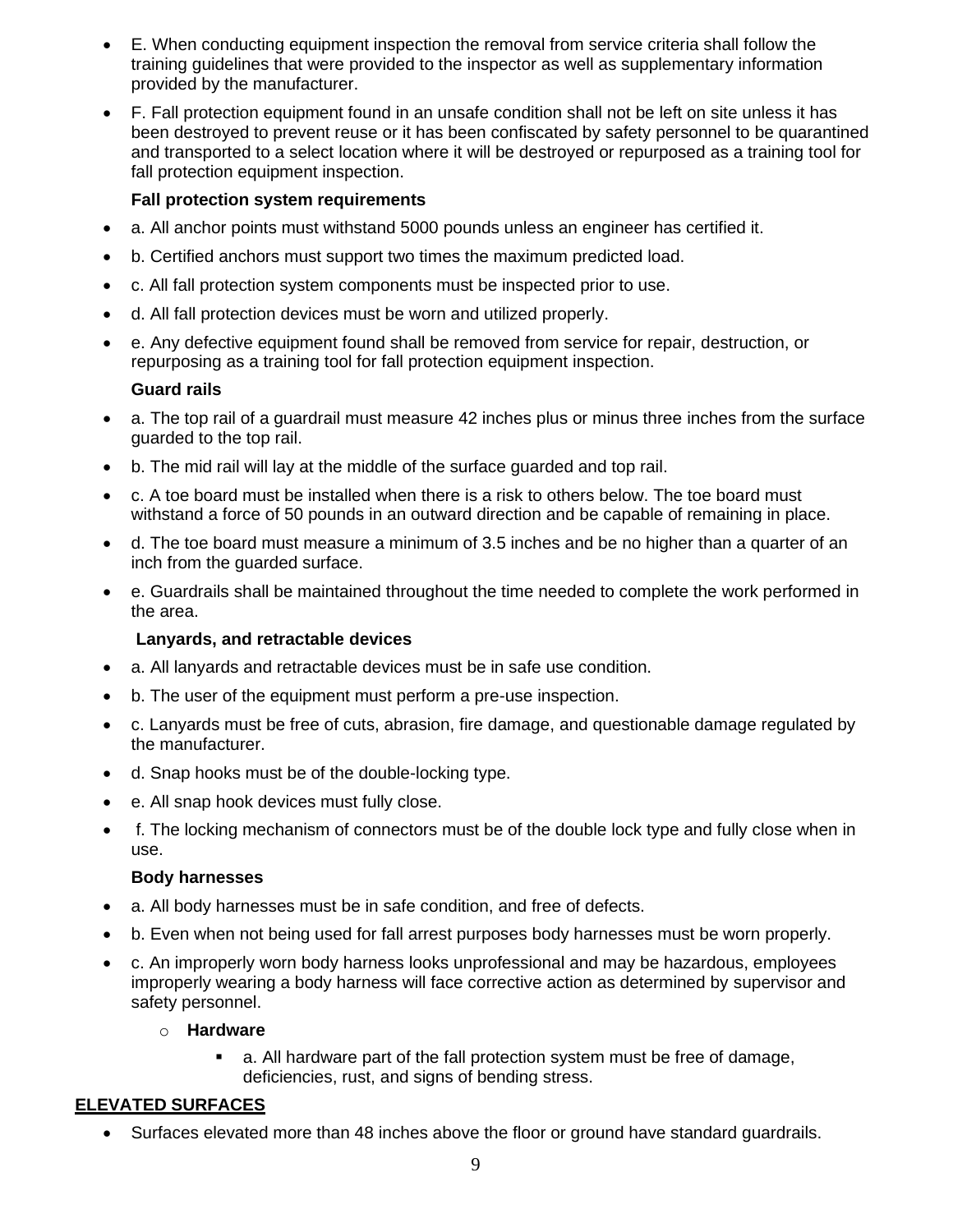- All elevated surfaces (beneath which people or machinery could be exposed to falling objects) have standard 4-inch toeboards.
- A permanent means of entry and exit with handrails is provided to elevated storage and work surfaces.
- Material is piled, stacked or racked in a way that prevents it from tipping, falling, collapsing, rolling or spreading.

# **HAZARD COMMUNICATION**

- A list of hazardous substances used in the workplace is maintained and readily available at the worksite.
- There is a written hazard communication program addressing Material Safety Data Sheets (MSDS), labeling and employee training.
- Each container of a hazardous substance (vats, bottles, storage tanks) is labeled with product identity and a hazard warning(s) (communicating the specific health hazards and physical hazards).
- Material Safety Data Sheets are readily available at all times for each hazardous substance used.
- There is an effective employee training program for hazardous substances.

# **CRANE SAFETY**

- Cranes and derricks are restricted from operating within 10 feet of any electrical power line.
- The upper rotating structure supporting the boom and materials being handled is provided with an electrical ground while working near energized transmitter towers.
- Rated load capacities, operating speed and instructions are posted and visible to the operator.
- Cranes are equipped with a load chart.
- The operator understands and uses the load chart.
- The operator can always determine the angle and length of the crane boom.
- Crane machinery and other rigging equipment is inspected daily prior to use to make sure that it is in good condition.
- Accessible areas within the crane's swing radius are barricaded.
- Tag lines are used to prevent dangerous swing or spin of materials when raised or lowered by a crane or derrick.
- Illustrations of hand signals to crane and derrick operators are posted on the job site.
- The signal person uses correct signals for the crane operator to follow.
- Crane outriggers are extended when required.
- Crane platforms and walkways have antiskid surfaces.
- Broken, worn or damaged wire rope is removed from service.
- Guardrails, hand holds, and steps are provided for safe and easy access to and from all areas of the crane.
- Load testing reports/certifications are available.
- Tower crane mast bolts are properly torqued to the manufacturer's specifications.
- Overload limits are tested and correctly set.
- The maximum acceptable load and the last test results are posted on the crane.
- Initial and annual inspections of all hoisting and rigging equipment are performed and reports are maintained.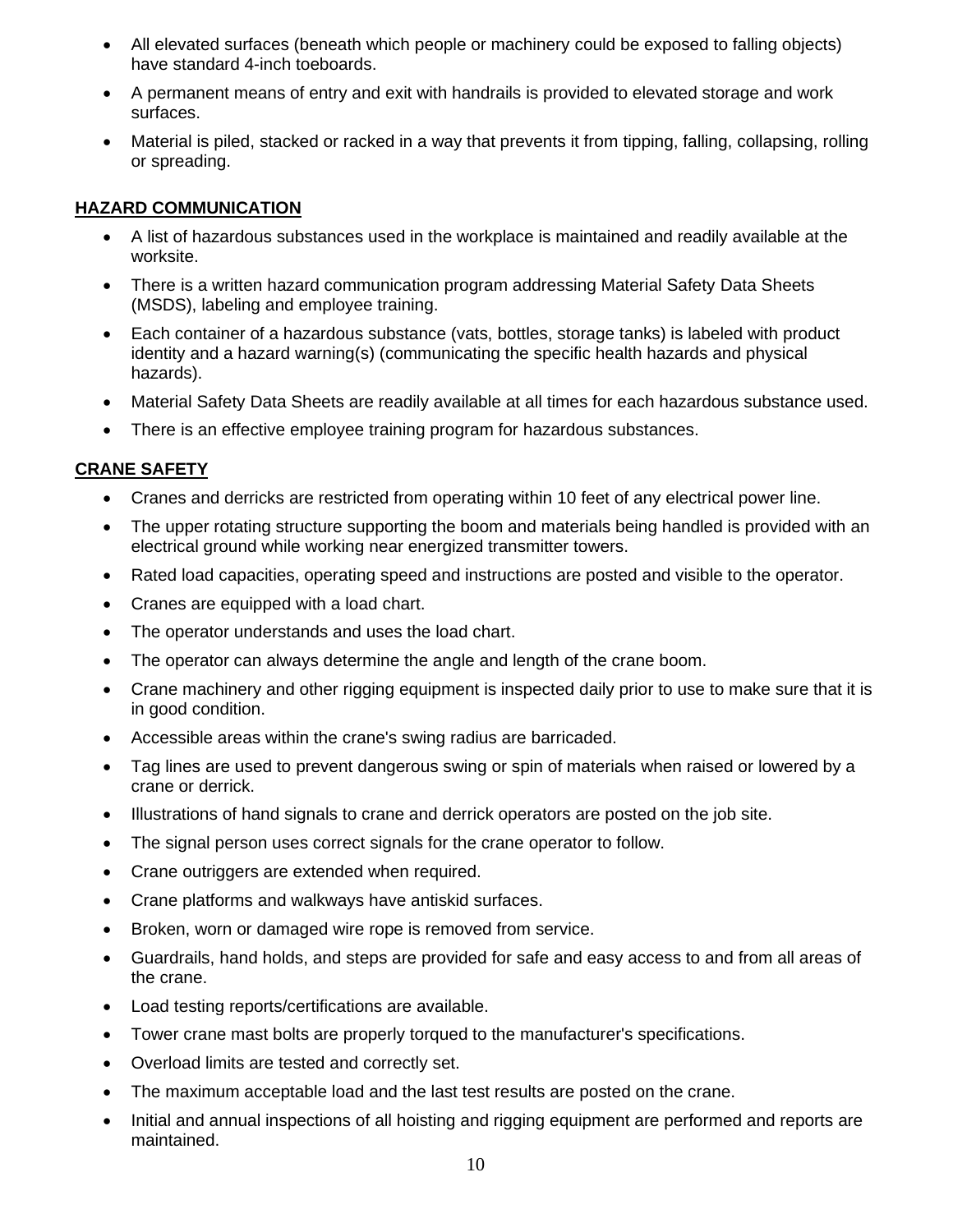• Only properly trained and qualified operators are allowed to work with hoisting and rigging equipment.

# **FORKLIFTS**

- Forklift truck operators are competent to operate these vehicles safely as demonstrated by their successful completion of training and evaluation.
- No employee under 18 years old is allowed to operate a forklift.
- Forklifts are inspected daily for proper condition of brakes, horns, steering, forks and tires.
- Powered industrial trucks (forklifts) meet the design and construction requirements established in American National Standards Institute (ANSI) for Powered Industrial Trucks, Part II ANSI B56.1- 1969.
- Written approval from the truck manufacturer is obtained for any modification or additions which affect capacity and safe operation of the vehicle.
- Capacity, operation and maintenance instruction plates, tags or decals are changed to indicate any modifications or additions to the vehicle.
- Battery charging is conducted in areas specifically designated for that purpose.
- Material handling equipment is provided for handling batteries, including conveyors, overhead hoists or equivalent devices.
- Reinstalled batteries are properly positioned and secured in the truck.
- Smoking is prohibited in battery charging areas.
- Precautions are taken to prevent open flames, sparks or electric arcs in battery charging areas.
- Refresher training is provided, and an evaluation is conducted whenever a forklift operator has been observed operating the vehicle in an unsafe manner and when an operator is assigned to drive a different type of truck.
- Load and forks are fully lowered, controls neutralized, power shut off and brakes set when a powered industrial truck is left unattended.
- There is sufficient headroom for the forklift and operator under overhead installations, lights, pipes, sprinkler systems, etc.
- Overhead guards are in place to protect the operator against falling objects.
- Trucks are operated at a safe speed.
- All loads are kept stable, safely arranged and fit within the rated capacity of the truck.
- Unsafe and defective trucks are removed from service.

# **ELECTRICAL SAFETY PROGRAM**

Electricity has long been recognized as a serious workplace hazard, exposing employees to such dangers as electric shock, electrocution, fires and explosions. By following the rules outlined in this program, we can help to prevent electrical related injuries.

#### **Safe Electrical Work Practices**

At times it is necessary to work on or near live electrical circuits. Examples of need would be:

- An increased or additional hazard is created due to the interruption or deactivation of emergency alarm systems, shutdown of hazardous location ventilation equipment, removal of illumination for an area, etc.
- Testing or trouble shooting that can only be performed with the circuit energized.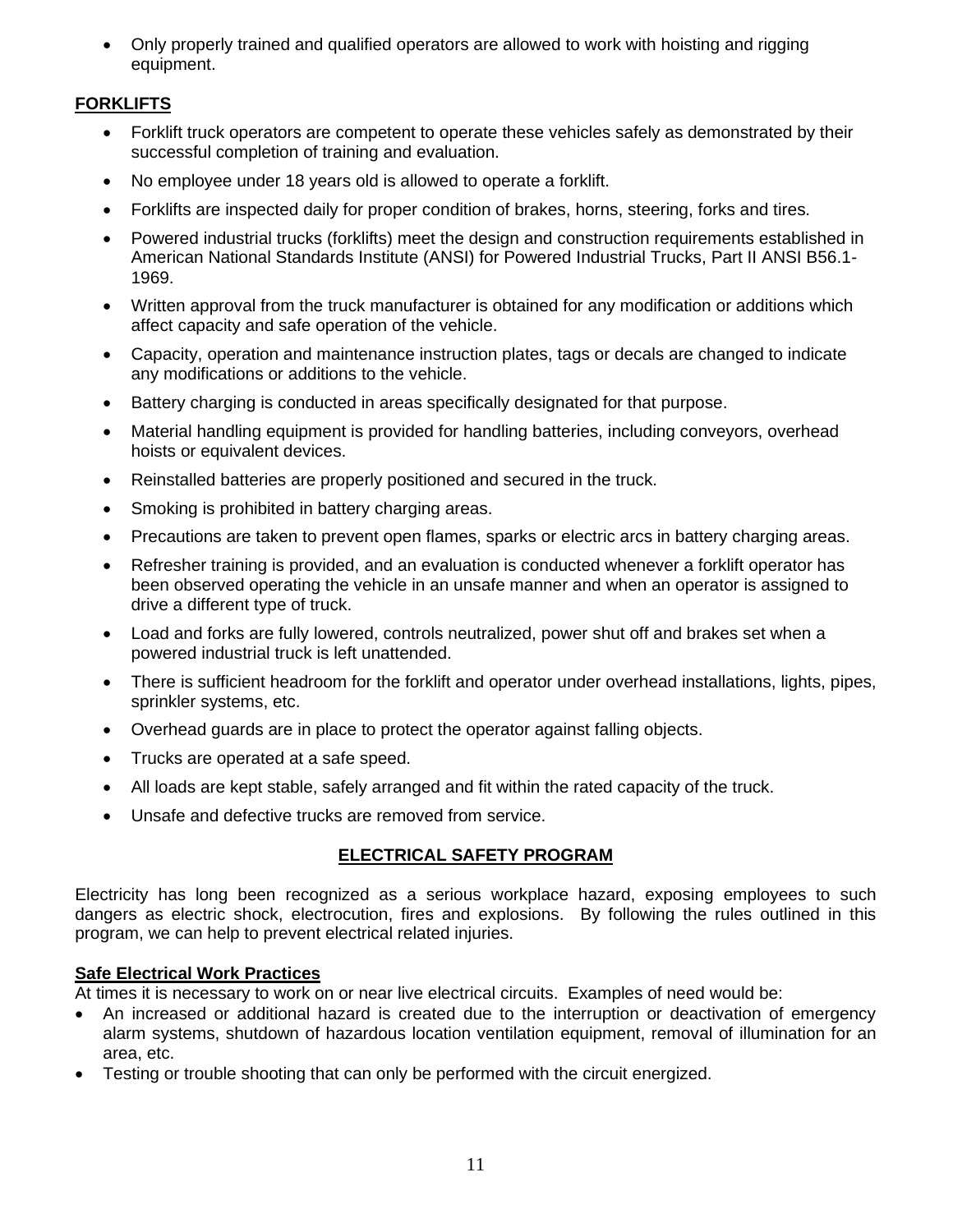If exposed live parts above 50 volts are not de-energized, other safety-related work practices will be used to protect employees. These practices will protect employees against direct bodily contact with energized circuits, and against indirect contact through another conductive object (i.e. ductwork, copper pipe, etc).

Use testing equipment on all circuits to determine which parts, if any, of the circuit are energized prior to starting repair work or demolishing – Always test first!

You must be qualified through training in order to work on energized parts or equipment. Training for qualified persons will include the proper use of special precautionary techniques, personal protective equipment, insulating and shielding materials and insulated tools.

Ensure your workplace has adequate illumination. You may not enter spaces containing exposed energized parts unless the area has adequate illumination that enables you to perform the work safely. Do not reach blindly into areas that may contain energized parts.

Conductive jewelry and clothing such as watch bands, bracelets, rings, key chains, necklaces, etc. may not be worn while working on energized circuits.

Wet hands and clothing can increase the potential for electrical shock. To reduce this hazard, ensure your hands and clothing are dry prior to starting work around live electrical components.

#### **Live Panels**

No apprentice is allowed to work in a live panel with less than 2 years of field experience.

120v-208v – Hot gloves are mandatory while working in a live panel or equipment.

277v-480v volt panel – Face shield and hot gloves are mandatory while working in a live panel or equipment.

All live panels must have covers installed at all times during the working day and at the end of the day. Only exception is if you are working in said panel.

#### **Lockout/Tagout**

Live electrical circuits must be de-energized before the employee works on or near them, unless the employer/employee can demonstrate that de-energizing introduces additional or increased hazards or is infeasible due to equipment design or operational limitations.

While any employee is exposed to contacts with parts of fixed electric equipment or circuits which have been deenergized, the circuits energizing the parts shall be locked out or tagged or both in according to the Cal-Tex Electric Inc. Lockout/Tagout Program.

#### **Safety Glasses and Safety Gloves**

Safety glasses and safety gloves are to be worn at all working times. Please consult your foremen if you are out of glasses or gloves to get new ones.

#### **Extension Cords**

- Extension cord sets used with portable electric tools and appliances must be three-wire type and designed for hard or extra-hard usage.
- Visually inspect your cords prior to each day's use for external defects, such as deformed or missing pins or insulation damage, and for indications of possible internal damage.
- Do not use worn or frayed electric cords. An example would be where there is damage to the outer casing. Do not use electrical tape to make repairs. If the outer insulation is damaged, replace the cord.
- Extension cords must have strain relief at the cord ends. Ensure the strain relief is in good condition before you use the cord.
- Extension cords must have a grounding conductor and ground pin (3-wire type).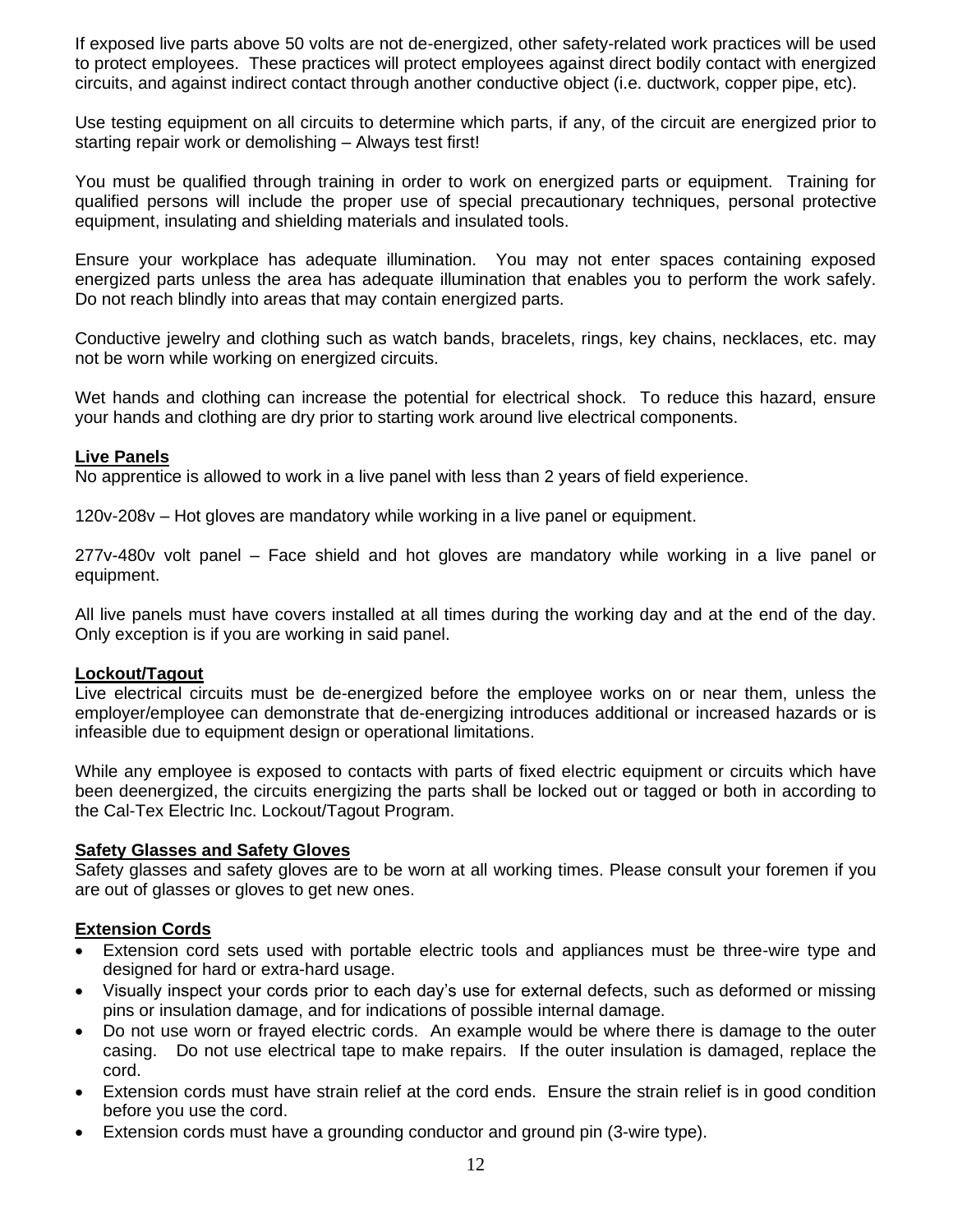- Protect cords from damage. Avoid sharp corners and projections. Do not use cords where they will be subject to vehicular traffic.
- Extension cords may pass through doorways or other pinch points, if protection is provided to avoid damage.
- Do not run extension cords through holes in walls, ceilings or floors.
- Do not conceal extension cords behind building walls, ceilings, or floors.
- Extension cords are for temporary use only. Do not use them as a substitute for the permanent wiring of a structure.

#### **Overhead Lines**

- Employees and mechanical equipment must stay at least 10 feet away from overhead power lines. If the voltage is more than 50,000 volts, the clearance must be increased by 4 inches for each additional 10,000 volts. When mechanical equipment is being operated near overhead lines, employees standing on the ground may not contact the equipment unless it is located so that the required clearance cannot be violated even at the maximum reach of the equipment.
- If work is to be performed near overhead power lines, the lines must be de-energized and grounded by the owner or operator of the lines, or other protective measures must be provided before work is started. Protective measures (such as guarding or insulating the lines) must be designed to prevent employees from contacting the lines.

#### **Underground Lines**

Employees must wear insulated protective gloves when using jackhammers, bars, or other hand tools in work areas where the exact location of underground electric power lines is unknown.

#### **GENERAL SAFETY GUIDELINES**

- 1. Follow the established safe job procedures. You are to perform only those jobs you have been assigned and properly instructed to perform.
- 2. Wear the company supplied protective eyewear and gloves at all times while working.
- 3. Wear company supplied hard hats when someone is working above or project requires.
- 4. Report unsafe acts or unsafe conditions to your supervisor without delay.
- 5. Report all accidents to your supervisor immediately whether anyone is hurt or not. In cases of injury, get first aid as soon as possible.
- 6. Use only the machinery, equipment, and tools you are qualified and authorized to use by your supervisor.
- 7. Practical jokes, scuffling, or throwing articles at each other, etc. will not be tolerated.
- 8. Machine master switches are to be tagged or locked open when major repair, oiling and greasing or maintenance is being performed.
- 9. Covers on switch boxes and fuse stations are to be kept in place at all times when energized and unattended.
- 10. No employee will be permitted to remove any guard installed over the point of operation, power transmission, or moving parts without permission from the supervisor and then only after proper safety procedures have been followed.
- 11. Fire extinguishers, sprinklers or fire exits are not to be blocked by supplies, stock or parts at any time.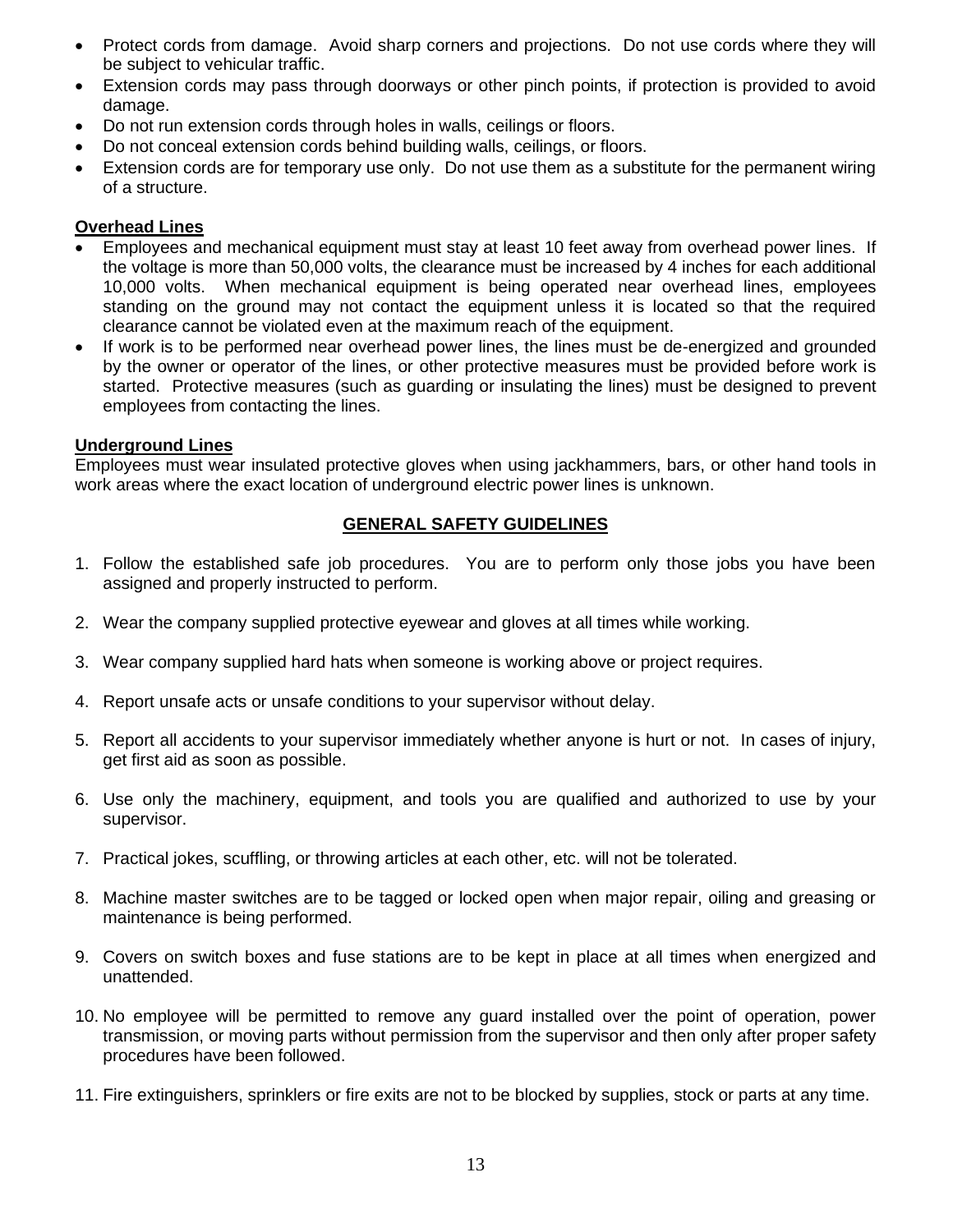- 12. No worker will be permitted to use flammable solvents in an open container. Flammables must be stored and handled in approved safety containers.
- 13. Safety equipment such as safety glasses, shields, electrician's gloves, hard hats, arc-flash gear, etc. shall be used whenever the operation or job requires them.

# **FLEET SAFETY GUIDELINES**

- 1. Anyone who operates a licensed vehicle owned or controlled by Cal-Tex Electric Inc. must maintain a current driver's license as required by Federal and/or State regulations.
- 2. Transportation of non-employee passengers is prohibited. Use of company vehicles by nonemployees or unqualified employees is prohibited, unless permission has been given by an authorized official of the company.
- 3. All drivers are required to inspect their vehicle at the beginning of each workday. Vehicles must be kept clean.
- 4. Obey all traffic laws. All fines are the responsibility of the driver. Traffic citations are to be reported to your supervisor in writing. Repeated violations are cause for disciplinary action, which may include suspension and/or dismissal.
- 5. Seat belts will be worn by all occupants, at all times.
- 6. Unattended vehicles shall have the keys removed, brakes set, windows rolled up and the doors locked.
- 7. Consumption of alcohol or non-prescribed drugs is grounds for immediate dismissal whether reporting for work or while on the job. If anyone is taking prescribed medication which may affect their ability to perform their duties safely, they must notify their supervisor when reporting to work.
- 8. All incidents involving damage to company property, property of others, personal injury of employee or to others must be reported to the safety director or supervisor immediately. Failure to report any accident involving a company vehicle is grounds for termination.
- 9. No radar equipment will be permitted in any company vehicle.
- 10. Courtesy should be extended to other motorists. The vehicle and you are a rolling billboard for your company. If someone calls-in to complain about your driving, you may be subject to disciplinary action. If you are called-in more than 3 times, the Company may install a tracking device to monitor your actions while in the Company vehicle.
- 11. All drivers should use good DEFENSIVE DRIVING TECHNIQUES while operating company vehicles.
- 12. Any employee that is in charge of a truck is also responsible for all tools and equipment assigned to that truck.
- 13. All vehicles should be equipped with an appropriate fire extinguisher and a first aid kit.

# **FIRE PREVENTION AND CONTROL**

Effective fire prevention programs are needed by all businesses to protect people and property from the ever-present danger of fire. Plans need to include doing what is necessary to prevent a fire from getting started and also, if a fire gets started, responding quickly to keep it from spreading.

Fuel, oxygen, and heat are the basic ingredients of fire; the objective is to keep these factors from coming together in dangerous amounts. Extinguishment of a fire requires the removal of the fuel, the oxygen, or the heat, or reducing one of these below the level necessary for the fire to continue.

Elements of Fire Prevention:

- Good housekeeping is essential. All areas should be kept clean and neat. Unnecessary materials that will burn such as cardboard, wood, and paper should be kept to a minimum. Spills of gasoline, oil, paint or flammable solvents should be cleaned up immediately.
- Smoking by personnel should be limited to designated areas. Careless disposal of smoking materials has caused many fires. In areas designated for smoking, suitable ashtrays in sufficient number should be made available. No Smoking signs should be prominently displayed where necessary.
- Control inventory, so that materials that are easy to ignite and burn readily are kept to a minimum. Store materials with regard to their fire hazard characteristics.
- Keep aisles clear and exits marked so that people inside can readily exit the building in an emergency and so that fire department personnel can have ready access to all areas. Do not jeopardize life safety for plant security by locking doors so that people cannot open them from the inside.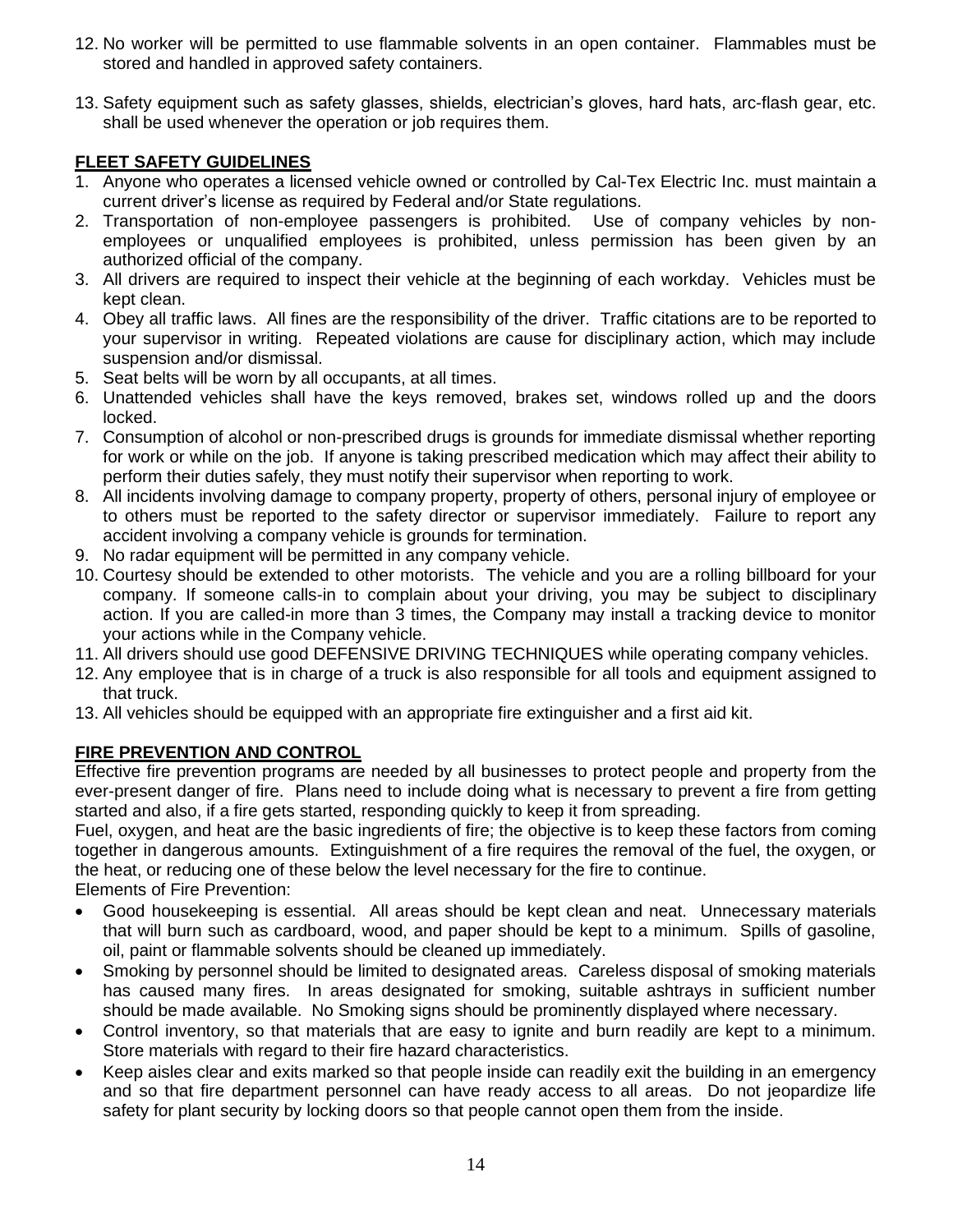- Avoid excessive dust build-up on stock, rafters, or ledges. Clean off dust and regularly lubricate electric motors. Lubricate machinery regularly to avoid friction and overheated bearings.
- Make sure all heat producing equipment such as furnaces and boilers are installed in accordance with local codes and serviced on a regular basis by competent personnel. Keep furnace and boiler areas or rooms clean. Keep combustible materials a safe distance from heat producing equipment.
- Provide adequate receptacles for trash and waste and empty on a regular basis. Keep these free from carelessly disposed of smoking materials.
- Store flammable liquids and gases in strict accordance with local codes. Dispense in approved type safety containers. Limit inventory insofar as possible.
- Make sure all electrical service is installed in accordance with appropriate codes. Update old installations according to good practices.
- Establish safe procedures for and carefully monitor activities such as welding and cutting or other heat producing operations not done on a regular basis. Be sure to check area closely after operation is finished so that no potential fire conditions exist.
- Stock should not be piled to within 18" of sprinkler heads and the area around control valves should be kept clear.
- The activity of outside repair or service contractors or other outside firms doing work in the building should be closely monitored so that their work which may create fire hazards is adequately controlled.
- Fire extinguishers of the proper type should always be readily accessible in the shop or at the jobsite.

# **SAFE PRACTICES WHEN LIFTING**

Strains and sprains, particularly to the back, often result when lifting or moving material and equipment. The following rules will help reduce painful and sometimes disabling injuries:

- Size up the load. If it's too heavy or too awkward, get help.
- Determine exactly where you will put the load before starting rather than determining destination in mid-lift.
- Push or pull the load, rather than lifting whenever possible. It is usually safer and easier.
- Make sure footing is solid and not slippery
- Provide support for heavy parts or parts of the load that may shift.
- Get close to the load instead of reaching for it.
- Grip load with whole hand rather than with just fingers
- Stand with feet a comfortable distance apart for good balance. Take as much strain as possible with leg muscles and not with spine. Keep back straight, not necessarily vertical, and bend at knees and hips.
- Avoid false motions, sudden jerks, or pulls.
- Shift feet to turn never twist body.
- Take a deep breath before lifting (to flex stomach muscles to help support back muscles)
- When lifting with another, establish timing for both can lift smoothly and in unison.

# **SAFE PRACTICES FOR HAND AND POWER TOOLS**

- Use the right tool for the job. Even if it means making an extra trip to the toolbox to get the right one. Do not improvise or make do.
- Keep cutting tools as saws, knives, and chisels sharp.
- Keep tools in good repair. Repair or replace cracked or loose handles, out of alignment jaws, mushroomed heads.
- Do not carry sharp tools in pockets.
- Make sure all hand held electric tools are double insulated, or have frame connected to ground.
- Hand held portable electric saws should have guards above and below base plate.
- Electric chain saws, drills, tappers, fastener drivers, and reciprocating saws should have constant pressure switches.
- Keep guards in place.
- Do not use tools with frayed cords or loose or broken switches.
- Maintain work areas free of clutter.
- Dress properly so that loose clothing does not get caught in moving parts.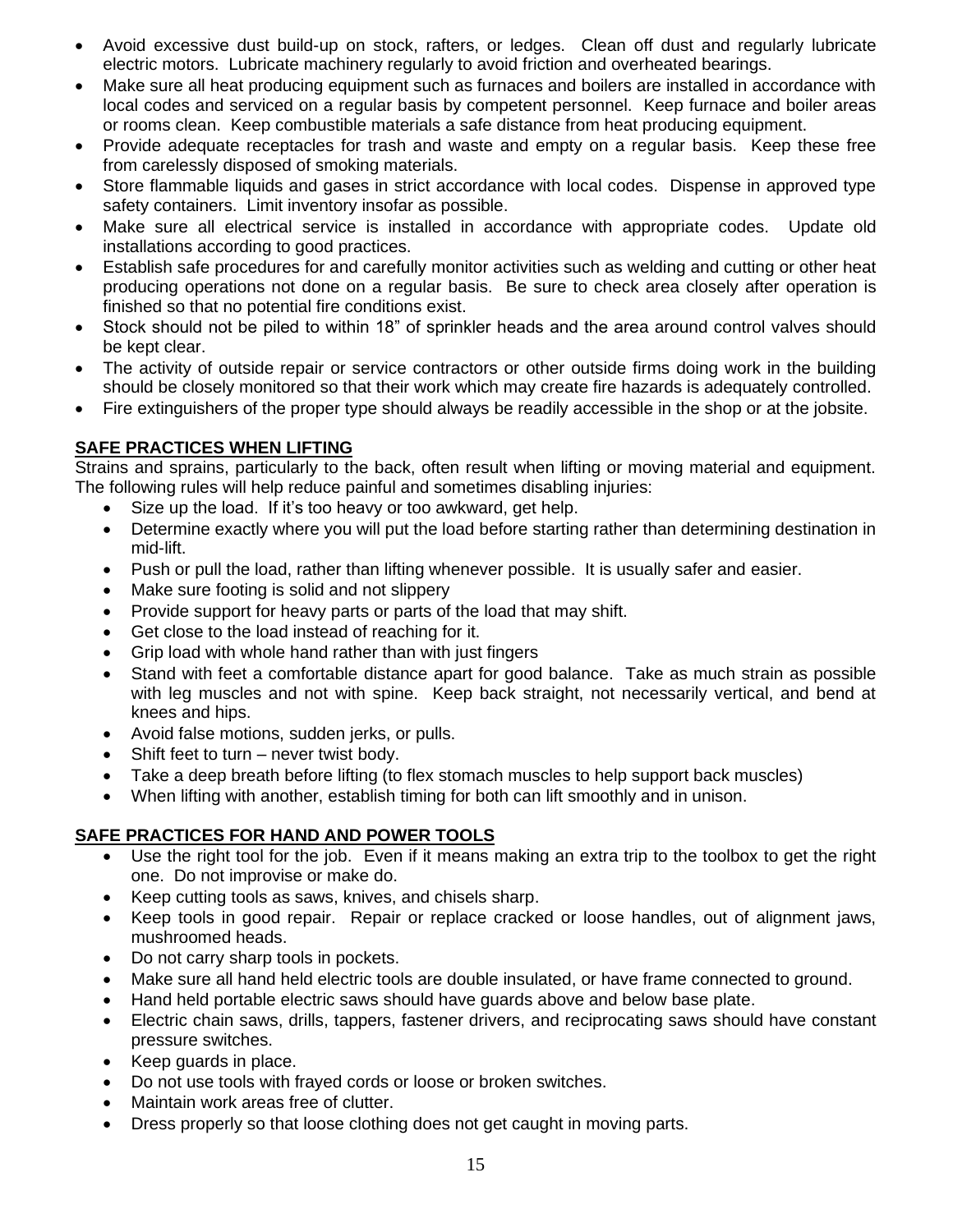- Do not surprise or distract persons using power tools.
- Use safety glasses or dust masks or other protective gear when necessary.

# **SAFE PRACTICES WHEN USING LADDERS**

Improper use and care of ladders may result in accidents and serious injury. Frequent causes of ladder accidents include unsafe climbing and descending; ladder not secured; using a broken ladder; and overreaching from the ladder.

- 1. When setting up a straight or extension ladder, incorporate the following safety tips as appropriate to avoid injury:
	- To raise the ladder, brace the base of ladder against a stationary object so it cannot slip. Get help if you need to.
	- Grasp the top rung with both hands.
	- Raise top end over your head and walk toward the base of the ladder, moving hands to grasp the rungs in the center to maintain stability.
	- When the ladder is vertical, move it to the desired location and lean it forward against the resting point.
	- Footing should be firm and level. Precautions should be taken to secure ladder if slippery conditions exist.
	- Extension or straight ladders used to reach an elevated platform or roof should extend at least 3 feet above the landing.
	- A straight ladder should be placed so there is one foot out for every four feet of length to the top (4:1 ratio).
	- When adjusting an extension ladder, be sure the locking device is fully secured and hooked over the rungs before using the ladder.
	- Never stand on the top three rungs of a straight ladder.
- 2. Ladders should be tied, blocked, or otherwise secured to prevent movement (if appropriate for the situation). They should not be in front of doors unless the door is blocked open, locked, or guarded.
- 3. Keep rungs and steps of ladders free from grease, oil, paint, snow, ice, mud or other slippery surfaces.
- 4. For a stepladder, be sure it is fully open and spreaders locked before using. Don't stand on the top plate of a stepladder and OSHA does not allow us to stand on the 1<sup>st</sup> rung down from the top. Never walk a stepladder while standing on it.
- 5. Three points of contact must be maintained when climbing or descending. Materials should be hoisted to the work level if objects being carried could cause you to loose your balance.
- 6. Face ladders when going up or down.
- 7. Do not over-reach when on a straight, extension or stepladder. Move ladder if the work is too far.
- 8. Two or more persons should not work on a ladder unless the ladder is specifically designed for this use and within its capacity.
- 9. Ladders should never be used for braces, skids, or gangways.
- 10. Wood ladders should not be painted except the top step of stepladders may be painted to indicate that it is not to be stepped on.
- 11. Aluminum or wet wood ladders should not be used near open wiring since they are excellent conductors of electricity.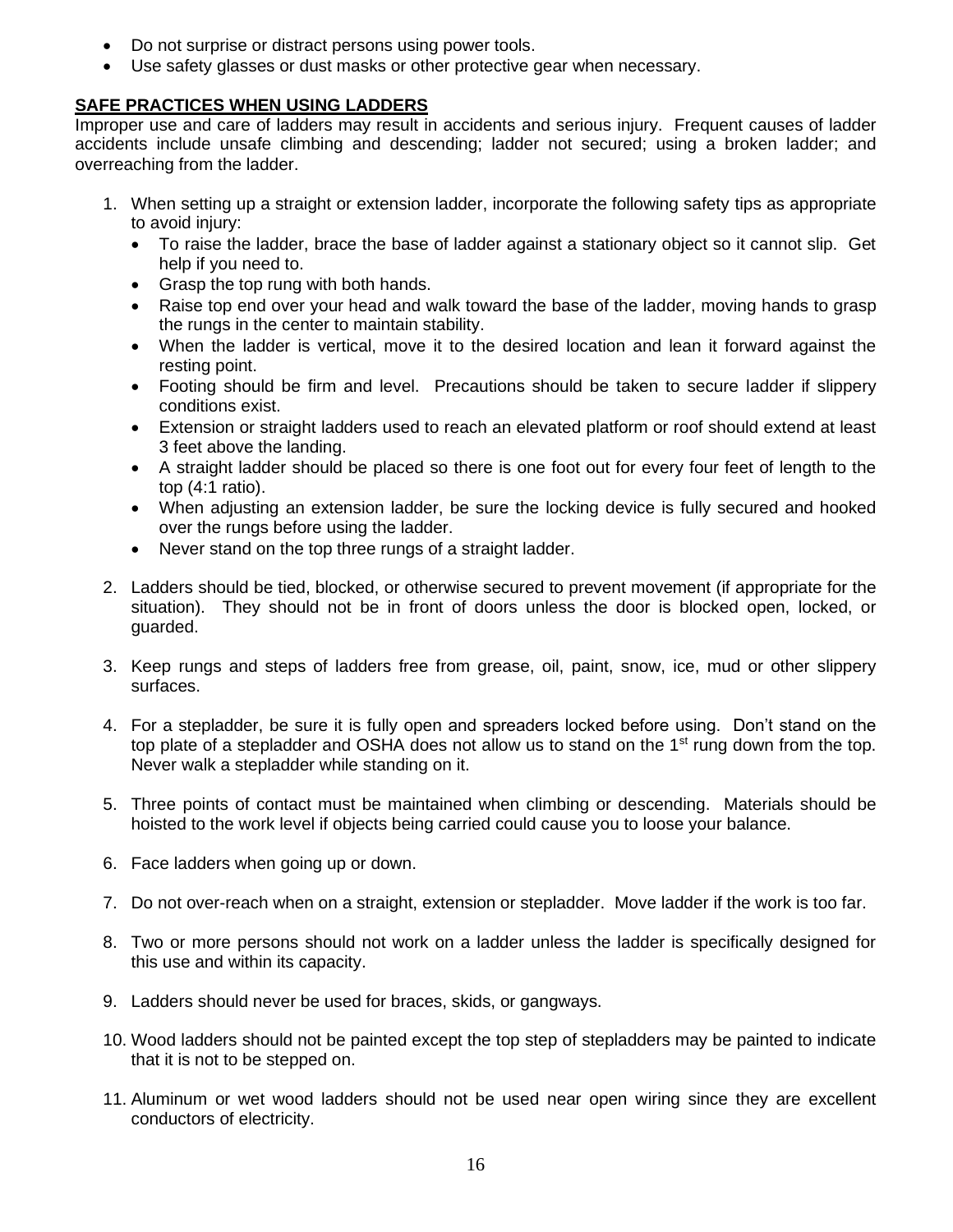# SUPERVISOR'S REPORT OF INJURY OR ILLNESS

| Type of injury: ________ Disabling _______ Medical _______ Illness ______ Unclassified |                                                                                   |                                                                                   |  |                                                                                  |  |  |
|----------------------------------------------------------------------------------------|-----------------------------------------------------------------------------------|-----------------------------------------------------------------------------------|--|----------------------------------------------------------------------------------|--|--|
|                                                                                        |                                                                                   |                                                                                   |  |                                                                                  |  |  |
|                                                                                        |                                                                                   |                                                                                   |  |                                                                                  |  |  |
|                                                                                        |                                                                                   |                                                                                   |  |                                                                                  |  |  |
|                                                                                        |                                                                                   |                                                                                   |  |                                                                                  |  |  |
|                                                                                        |                                                                                   |                                                                                   |  |                                                                                  |  |  |
| Sent to Doctor __________________________________Given First Aid Refused _             |                                                                                   |                                                                                   |  |                                                                                  |  |  |
|                                                                                        |                                                                                   |                                                                                   |  |                                                                                  |  |  |
|                                                                                        |                                                                                   | ,我们也不会有一个人的人,我们也不会有一个人的人,我们也不会有一个人的人。""我们,我们也不会有一个人的人,我们也不会有一个人的人,我们也不会有一个人的人。""我 |  |                                                                                  |  |  |
|                                                                                        |                                                                                   |                                                                                   |  |                                                                                  |  |  |
|                                                                                        |                                                                                   |                                                                                   |  |                                                                                  |  |  |
|                                                                                        |                                                                                   |                                                                                   |  |                                                                                  |  |  |
|                                                                                        |                                                                                   |                                                                                   |  |                                                                                  |  |  |
|                                                                                        |                                                                                   |                                                                                   |  |                                                                                  |  |  |
|                                                                                        |                                                                                   |                                                                                   |  |                                                                                  |  |  |
|                                                                                        |                                                                                   |                                                                                   |  |                                                                                  |  |  |
|                                                                                        |                                                                                   |                                                                                   |  |                                                                                  |  |  |
|                                                                                        |                                                                                   |                                                                                   |  | 5. Name of object or substance which directly injured employee _________________ |  |  |
|                                                                                        |                                                                                   |                                                                                   |  |                                                                                  |  |  |
|                                                                                        | 6. What is being done to prevent similar accidents or injuries __________________ |                                                                                   |  |                                                                                  |  |  |
|                                                                                        |                                                                                   |                                                                                   |  |                                                                                  |  |  |
|                                                                                        |                                                                                   |                                                                                   |  |                                                                                  |  |  |
|                                                                                        |                                                                                   |                                                                                   |  |                                                                                  |  |  |
| Date:                                                                                  | Signature of Supervisor: _____                                                    |                                                                                   |  |                                                                                  |  |  |
| FOLLOW-UP ACTION AND ACTION                                                            |                                                                                   |                                                                                   |  |                                                                                  |  |  |
|                                                                                        |                                                                                   |                                                                                   |  |                                                                                  |  |  |
|                                                                                        |                                                                                   |                                                                                   |  |                                                                                  |  |  |
|                                                                                        |                                                                                   |                                                                                   |  |                                                                                  |  |  |

| Safety Director/Committee Member | Date |  |
|----------------------------------|------|--|
|                                  |      |  |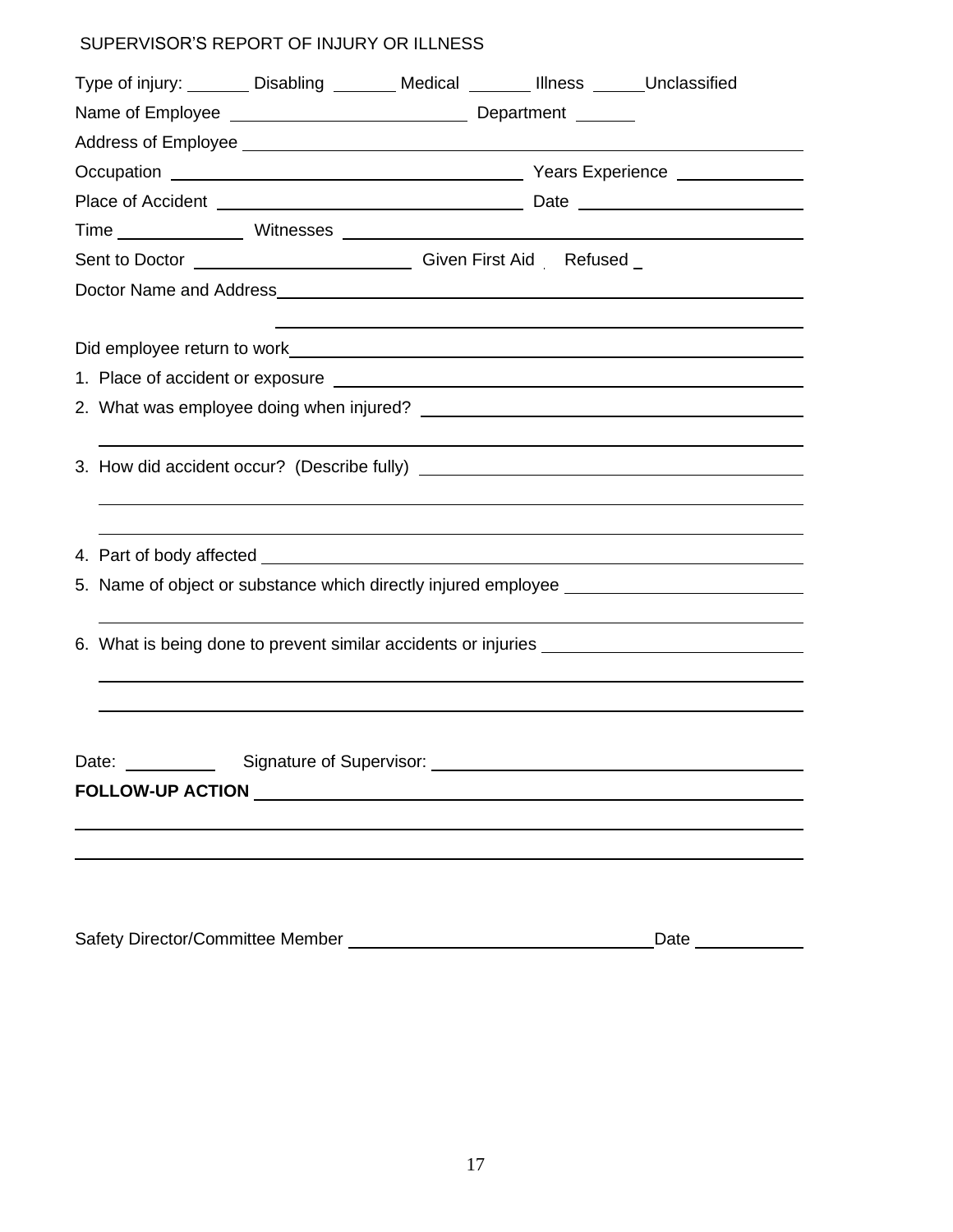#### **ACKNOWLEDGEMENT OF RECEIPT OF SAFETY PROGRAM**

I acknowledge the receipt of a copy of the Cal-Tex Electric Inc, Safety Program. I understand it is my responsibility to read this and any additional safety rules as provided by the Employer. I will notify the foreman or company safety officer if any safety questions arise.

I also understand that failure to follow safety rules will result in disciplinary action:

I am aware that I must report all work-related injuries, within 24 hours of the injury, to my foreman or safety clerk.

It is the electrician's responsibility to constantly evaluate the safety of the working situation. No one should become so complacent about the hazards of the construction site that the risk of injury is accepted casually. Workmen have a right to a safe work place and no one should expect to sacrifice their health to hold onto a job.

SIGNATURE

DATE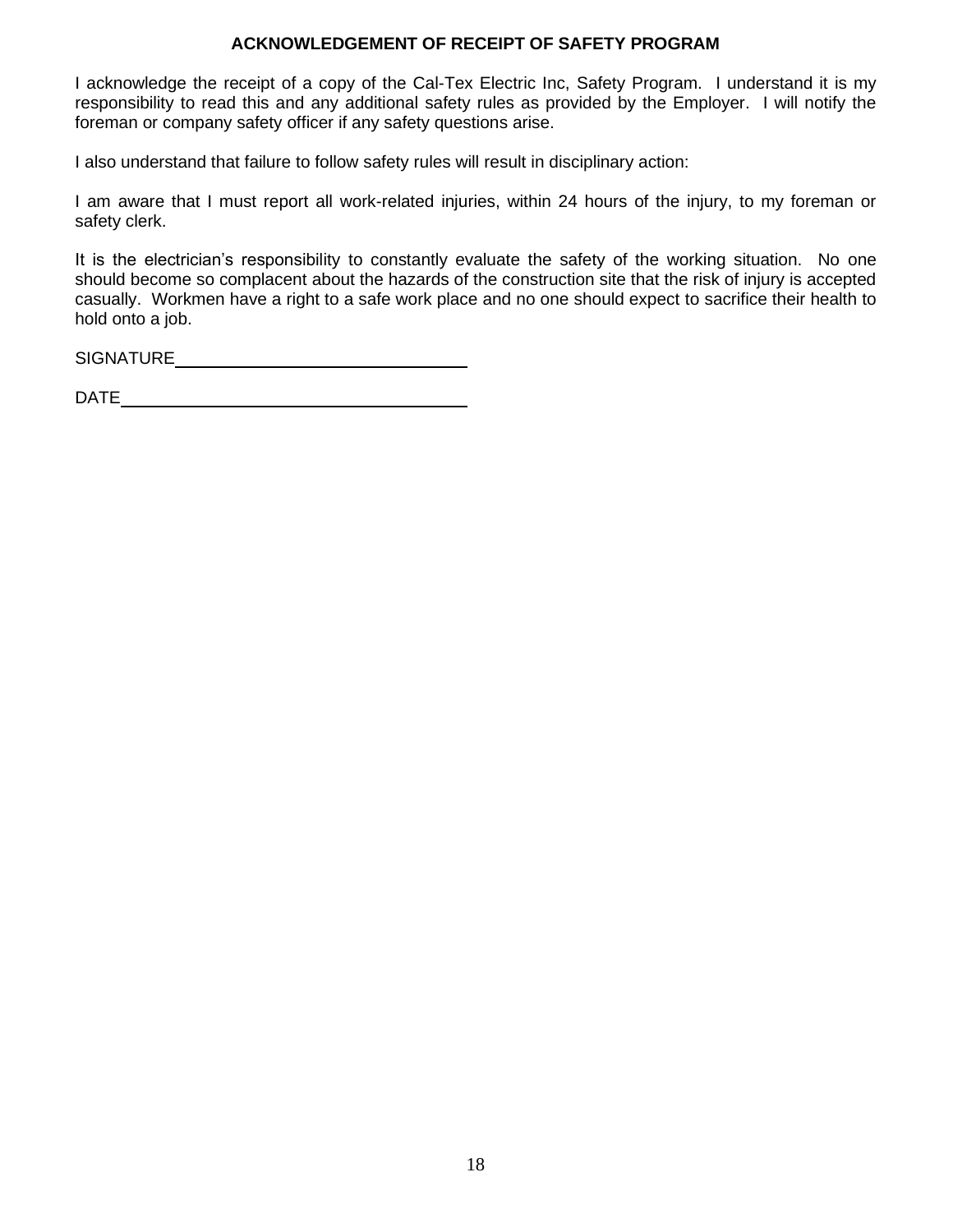

**Cal-Tex Electric, Inc., (CTE)** is committed to providing a safe and healthy workplace for all our workers. To ensure we have a safe and healthy workplace, CTE has developed the following COVID-19 Preparedness Plan in response to the COVID-19 pandemic. Managers and workers are all responsible for implementing this plan. Our goal is to mitigate the potential for transmission of COVID-19 in our workplaces and communities, and that requires full cooperation among our workers and management. Only through this cooperative effort can we establish and maintain the safety and health of all persons in our workplaces.

The COVID-19 Preparedness Plan is administered by the CTE Chief Operating Officer, Michal Toepfer who maintains the overall authority and responsibility for the plan. However, management and workers are equally responsible for supporting, implementing, complying with and providing recommendations to further improve all aspects of this COVID-19 Preparedness Plan. CTE's managers and supervisors have our full support in enforcing the provisions of this plan.

Our workers are our most important assets. CTE is serious about safety and health and protecting its workers. Worker involvement is essential in developing and implementing a successful COVID-19 Preparedness Plan. We have involved our workers in this process by doing our best to keep them informed and now ensuring we are implementing our Preparedness Plan.

CTE's COVID-19 Preparedness Plan follows the industry guidance developed by the state of Minnesota, which is based upon Centers for Disease Control and Prevention (CDC) and Minnesota Department of Health (MDH) guidelines for COVID-19, Minnesota Occupational Safety and Health Administration (MNOSHA) statutes, rules and standards, and Minnesota's relevant and current executive orders. It addresses:

- ensuring sick workers stay home and prompt identification and isolation of sick persons;
- social distancing workers must be at least six-feet apart;
- worker hygiene and source controls;
- workplace building and ventilation protocol;
- workplace cleaning and disinfection protocol; and
- communications and training practices and protocol.

CTE has reviewed and incorporated the industry guidance applicable to our business provided by the state of Minnesota for the development of this plan, including the following industry guidance for Construction. Other conditions and circumstances included in the industry guidance and addressed in the plan that are specific to our business include:

- Requesting guests' social distance and avoid stopping by as much as possible.
- Wearing gloves and eye-protection at all times.
- Wearing a mask when practical and when in close proximity to other workers.
- Practice good hygiene: wash hands with soap and water for at least 20 seconds. If these are not available, use alcohol-based hand rub with at least 60% alcohol.
- Avoid touching your face, eyes, food, etc. with unwashed hands.
- Follow appropriate respiratory etiquette, which includes covering coughs and sneezes
- Avoid close contact with anyone who is sick.
- Avoid carpooling.
- Ensure each employee is able to access Zoom or conference calls instead of face to face meetings.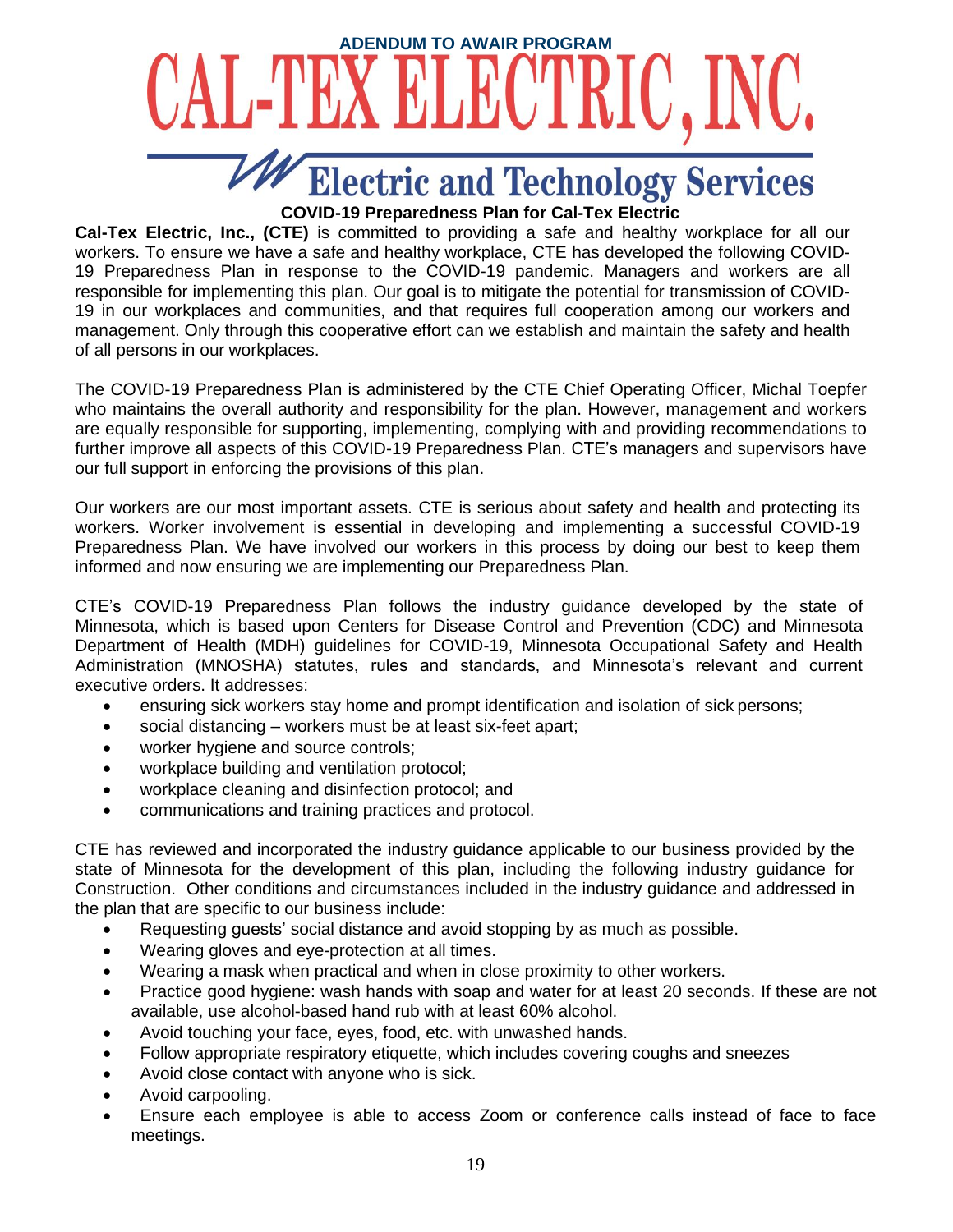• Ensure all payment methods are electronic to avoid paper passing between two parties.

#### **Ensure sick workers stay home and prompt identification and isolation of sick persons;**

Workers have been informed of and encouraged to self-monitor for signs and symptoms of COVID-19. The following policies and procedures are being implemented to assess workers' health status prior to entering the workplace and for workers to report when they are sick or experiencing symptoms. If an employee exhibits COVID-19 symptom's, the employee must remain at home until he or she is symptom free for 72 hours (3 full days) without the use of fever-reducing or other symptom-altering medicines (e.g., cough suppressants). The Company will similarly require an employee who reports to work with symptoms to return home until he or she is symptom free for 72 hours (3 full days). To the extent practical, employees are required to obtain a doctor's note clearing them to return to work.

CTE has implemented leave policies that promote workers staying at home when they are sick, when household members are sick, or when required by a health care provider to isolate or quarantine themselves or a member of their household. If you are not eligible for Family and Medical Leave or have exhausted your Family and Medical Leave entitlement, or as otherwise required by law, the Company may provide you with an unpaid medical leave of absence due to illness or injury.

If you are disabled due to Covid-19, you should give written notice of disability to your assigned foreman or manager as soon as possible. Requests for leaves for elective surgery should be submitted at least thirty days in advance. Leave requests must include a certification from your healthcare provider stating the date on which the condition began, the probable duration of the leave, a statement you are unable to work at all or are unable to perform one or more of the essential functions of your position with or without reasonable accommodation, and the expected date of return to work. You also must submit a medical certification from your healthcare provider establishing your continuing need for leave to the Office Administrator every 30 days during your leave.

You must use any accrued paid time off, including vacation and sick time, during a leave under this policy. The substitution of paid leave for unpaid leave will not extend the maximum duration of your leave. We encourage you to contact the Employment Development Department regarding your eligibility for state disability insurance for the unpaid portion of your leave.

Under the law, eligibility for employer paid health insurance benefits cease during a leave under this policy. Accordingly, you must pay your portion of the medical and dental premiums during a leave of absence granted under this policy if you choose to receive such benefits during the leave. You will receive notice of your right to continue your benefits through COBRA.

A leave of absence under this policy generally will typically be for a period of up to three months, unless otherwise required by law. Requests for any extension beyond three months of leave by an employee who is disabled by a medical condition will be evaluated on a case-by-case basis as a possible reasonable accommodation, consistent with applicable federal and state law. If you request an extension of your leave, you must submit a certification from your healthcare provider of continued need for medical leave for each extension request. In some cases, the Company may ask that you provide medical information to the Company or a medical professional of its choosing supporting your request for further leave.

When you are able to return to work, you must give the Company at least one (1) weeks' notice of your intent to return by mailing to the Human Resources Director , Cathy Theis, a certification from your healthcare provider stating you are physically able to return to your duties with or without accommodation. This notice is important so your return to work is properly scheduled.

Unless otherwise required by law, we will make reasonable efforts to return you to the same or similar job and at the same rate of pay held prior to your leave of absence, subject to operational requirements that may exist. If you do not return from work on the originally-scheduled return date or request in advance an extension of the agreed upon leave with appropriate medical documentation, you may be deemed to have voluntarily terminated your employment with the Company. In addition, failure to notify the Company of your availability for work when it occurs, failure to return to work when called by the Company or your continued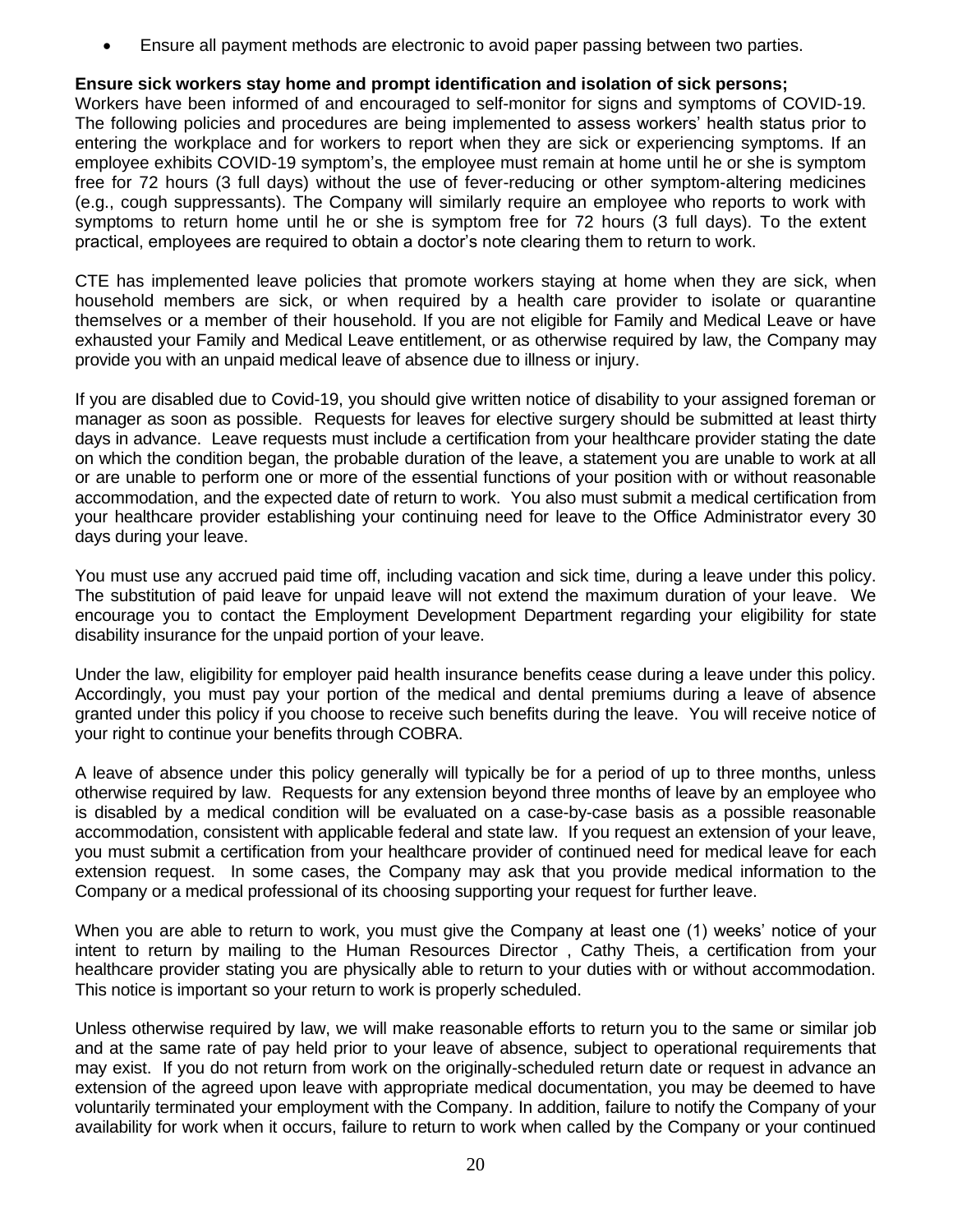absence from work because your leave must extend beyond the maximum time allowed, may be deemed a voluntary termination of your employment with the Company. CTE has also implemented a policy for informing workers if they have been exposed to a person with COVID-19 at their workplace and requiring them to quarantine for the required amount of time. Employees who have come into close contact with an individual who has tested positive for COVID-19 (co-worker or otherwise) will be directed to selfquarantine for 10 days from the last date of close contact with that individual. Close contact is defined as six (6) feet for a prolonged period of time, but no less than 15 minutes of continuing exposure to the virus. If the Company learns that an employee has tested positive, the Company will conduct an investigation to determine co-workers who may have had close contact with the confirmed- positive employee in the prior 10 days and direct those individuals who have had close contact with the confirmed-positive employee to self-quarantine for 10 days from the last date of close contact with that employee. If applicable, the Company will also notify any sub-contractors, vendors/suppliers or visitors who may have had close contact with the confirmed-positive employee. If an employee learns that he or she has come into close contact with a confirmed-positive individual outside of the workplace, he/she must alert a manager or supervisor of the close contact and self-quarantine for 10 days from the last date of close contact with that individual.

*An employee who tests positive for COVID-19 will be directed to self-quarantine away from work. Employees that test positive and are symptom free may return to work when at least five (5) days have passed since the date of his or her first positive test, and have not had a subsequent illness, and are required to wear a mask for the next five (5) days while working. Employees who test positive and are directed to care for themselves at home may return to work when: (1) at least 72 hours (3 full days) have passed since recovery; (2) at least five (5) days have passed since symptoms first appeared and will be required to wear a mask for the next five (5) days while working. Employees who test positive and have been hospitalized may return to work when directed to do so by their medical care providers. The Company may require an employee to provide documentation clearing his or her return to work.*

In addition, a policy has been implemented to protect the privacy of workers' health status and health information. This discussion of specific employees' health will remain between HR & upper management.

#### **Social distancing – Workers must be at least six-feet apart**

Social distancing of at least six feet will be implemented and maintained between workers, customers, clients, patrons, guests and visitors in the workplace through the following engineering and administrative controls:

CTE project employees including field electricians, project managers and all onsite personnel:

- Whenever possible or logistically reasonable, all meetings will be conducted by phone or video conferencing technology
- If face-to-face meetings are critical, a minimum of a 6-foot distance will be maintained and individuals will be asked to sanitize before and after the meeting
- Foreman, General Foreman and Project Managers will be on-site as needed to oversee the project as well as ensure the health and wellbeing of all onsite
- Large groups will not be allowed to be gathered, especially at lunch, etc.
- Any employees exhibiting symptoms will be prohibited from the construction site

Our construction partners:

- All safety meetings, contractor meetings, etc., will be conducted via phone or video conferencing technology
- Direct contact between Cal-Tex employees and contractors will be avoided
- All scheduling and coordination meetings with architects, engineers and consultants will be done online

#### **Worker hygiene and source controls**

Basic infection prevention measures are being implemented at our workplaces at all times. Workers are instructed to wash their hands for at least 20 seconds with soap and water frequently throughout the day, but especially at the beginning and end of their shift, prior to any mealtimes and after using the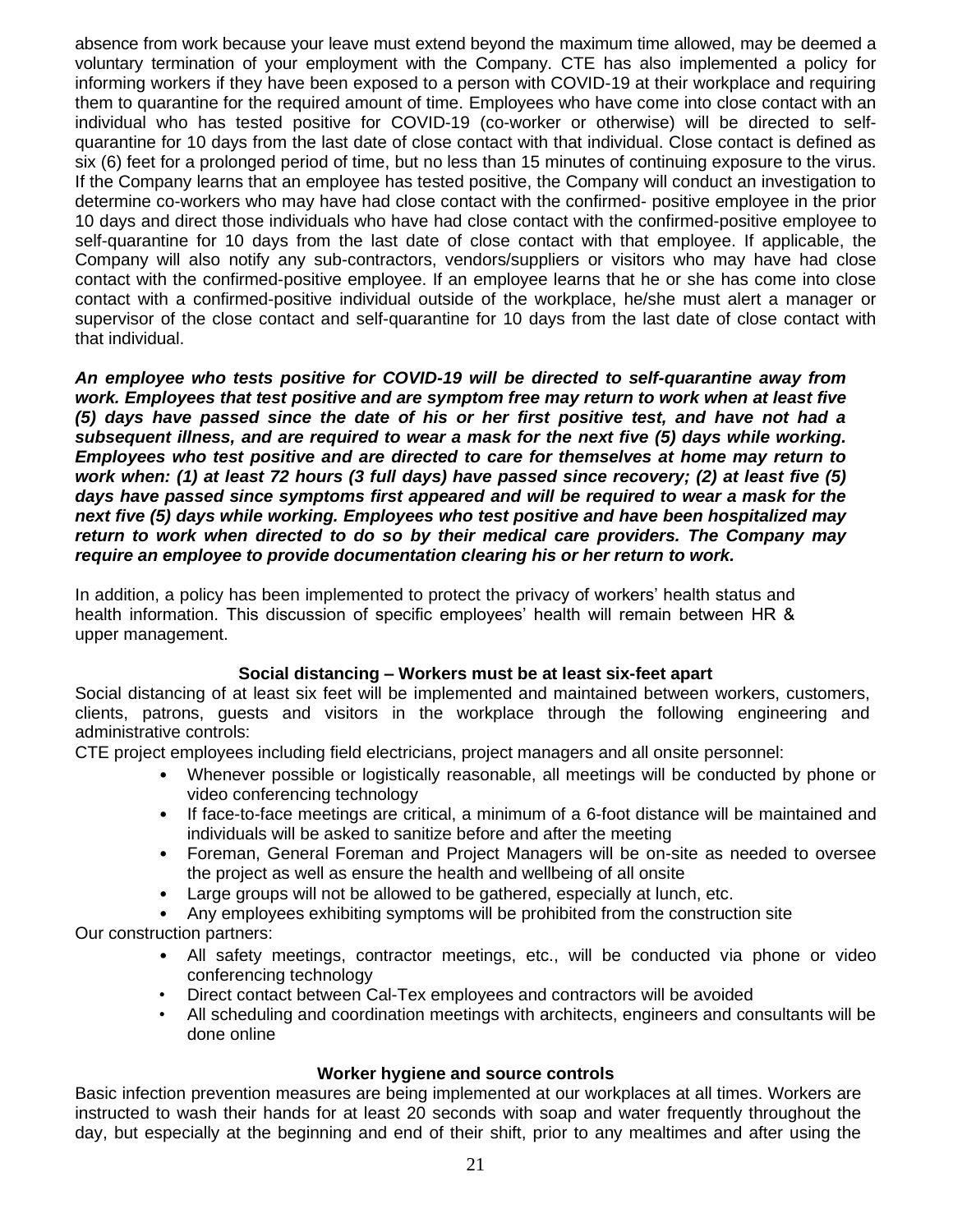restroom. All visitors to the workplace are required to wash or sanitize their hands prior to or immediately upon entering the facility. Hand-sanitizer dispensers (that use sanitizers of greater than 60% alcohol) are at entrances and locations in the workplace so they can be used for hand hygiene in place of soap and water, as long as hands are not visibly soiled. Cal-Tex Electric will provide handsanitizer (pending availability) for each ongoing project and at the main entrance to our office. We will also rely on employees and guests to wash their hands at one of our (4) sinks in our office upon arrival. Source controls are being implemented at our workplaces at all times. Cal-Tex is and has been encouraging that each employee covers their face with an approved material any time there is a risk for said employee to be within 6' from another employee or person.

Workers are being instructed to wear masks when practical and when in close proximity to other workers, to cover their mouth and nose with their sleeve or a tissue when coughing or sneezing, and to avoid touching their face, particularly their mouth, nose and eyes, with their hands. Workers are expected to dispose of tissues in provided trash receptacles and wash or sanitize their hands immediately afterward. Respiratory etiquette will be demonstrated on posters and supported by making tissues and trash receptacles available to all workers and other persons entering the workplace. CTE will ensure each individual understands the importance of covering their mouth and doing everything they can to not touch their face with their hands. We feel sharing this preparedness plan with our employees will deliver this message to the team.

#### **Workplace cleaning and disinfection protocol**

Regular practices of cleaning and disinfecting have been implemented, including a schedule for routine cleaning and disinfecting of work surfaces, equipment, tools and machinery and vehicles. Frequent cleaning and disinfecting is being conducted of high-touch areas, including phones, keyboards, touch screens, controls, door handles, etc.

Appropriate and effective cleaning and disinfecting supplies have been purchased and are available for use in accordance with product labels, safety data sheets and manufacturer specifications, and are being used with required personal protective equipment for the product.

#### **Drop-off, pick-up and delivery practices and protocol**

Cal-Tex Electric has been pushing for "no contact" deliveries on all of our job sites. We are also documenting each delivery that occurs on a jobsite or in our office.

#### **Communications and training practices and protocol**

This COVID-19 Preparedness Plan was communicated via email to all workers on or around March 18<sup>th</sup>, 2020 and necessary training was provided at subsequent safety meetings. Training will be provided to all workers who did not receive the initial training and prior to initial assignment or reassignment.

Instructions will be communicated to all employees, about protections and protocols, including: 1) social distancing protocols and practices; 2) drop-off, pick-up, delivery; 3) practices for hygiene and respiratory

etiquette; 4) recommendations or requirements regarding the use of masks, face-coverings and/or faceshields by workers. All employees will also be advised not to enter the workplace if they are experiencing symptoms or have contracted COVID-19. CTE will communicate with each individual and inform them that if they have any of the following symptoms or have had any close contact with a person believed to have COVID-19 are not to enter our place of business nor any of our jobsites. In addition, employees must familiarize themselves with the symptoms of COVID-19, which include the following:

- Coughing;
- Fever;
- Shortness of breath, difficulty breathing; and
- Early symptoms such as chills, body aches, sore throat, headache, diarrhea, nausea/vomiting, and runny nose.

All employees are expected to monitor how effective the program has been implemented. All employees must be familiar with this Plan. Employees should set a good example to their fellow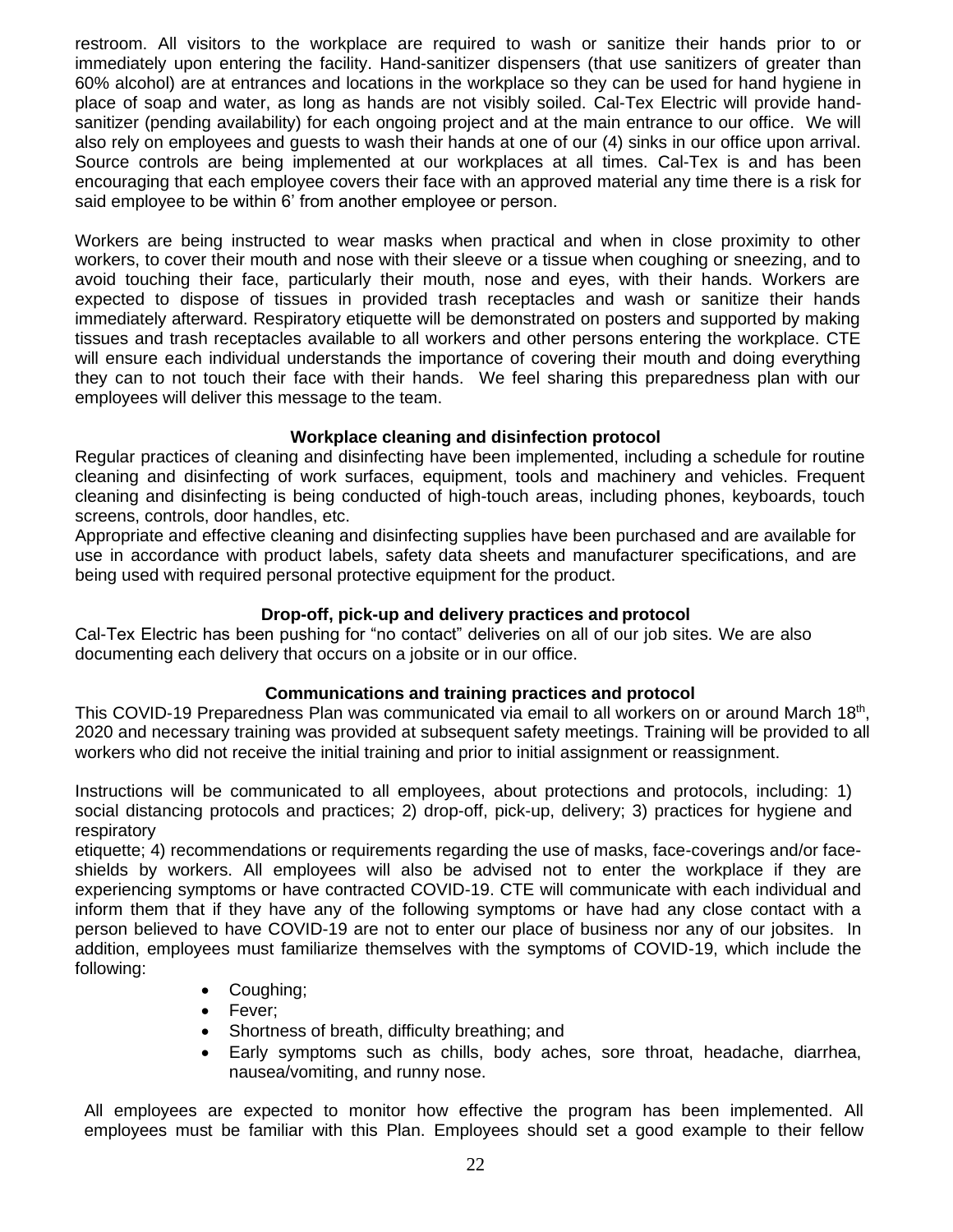employees and others on the Jobsite by following this Plan at all times. This involves practicing good personal hygiene and jobsite safety practices to prevent the spread of the virus. All employees are to take an active role and collaborate in carrying out the various aspects of this plan, and update the protections, protocols, work-practices and training as necessary. This COVID-19 Preparedness Plan has been certified by CTE's management and the plan was posted throughout the workplace and made readily available to employees on July 2, 2020. It will be updated as necessary by Cathy Theis (HR) and Michael Toepfer (COO).

## **Additional protections and protocols**

Other conditions and circumstances addressed in this plan that are specific to our business include:

- Cal-Tex project employees including field electricians, project managers and all onsite personnel:
- Whenever possible or logistically reasonable, all meetings will be conducted by phone or video conferencing technology
- If face-to-face meetings are critical, a minimum of a 6-foot distance will be maintained and individuals will be asked to sanitize before and after the meeting
- Foreman, General Foreman and Project Managers will be on-site as needed to oversee the project as well as ensure the health and wellbeing of all onsite
- Large groups will not be allowed to be gathered, especially at lunch, etc.
- Any employees exhibiting symptoms will be prohibited from the construction site
- All safety meetings, contractor meetings, etc., will be conducted via phone or video conferencing technology
- Direct contact between Cal-Tex employees and contractors will be avoided
- All scheduling and coordination meetings with architects, engineers and consultants will be done online

# **REVISED ISOLATION GUIDELINES FROM CDC: DECEMBER 27, 2021**

Please see the below updated CDC COVID-19 Guidelines:

Given what we currently know about COVID-19 and the Omicron variant, CDC is shortening the recommended time for isolation from 10 days for people with COVID-19 to 5 days, if asymptomatic, followed by 5 days of wearing a mask when around others. The change is motivated by science demonstrating that the majority of SARS-CoV-2 transmission occurs early in the course of illness, generally in the 1-2 days prior to onset of symptoms and the 2-3 days after. Therefore, people who test positive should isolate for 5 days and, if asymptomatic at that time, they may leave isolation if they can continue to mask for 5 days to minimize the risk of infecting others.

Additionally, CDC is updating the recommended quarantine period for those [exposed to COVID-19.](https://www.cdc.gov/coronavirus/2019-ncov/your-health/quarantine-isolation.html#closecontact) For people who are unvaccinated or are more than six months out from their second mRNA dose (or more than 2 months after the J&J vaccine) and not yet boosted, CDC now recommends quarantine for 5 days followed by strict mask use for an additional 5 days. Alternatively, if a 5-day quarantine is not feasible, it is imperative that an exposed person [wear a well-fitting mask](https://www.cdc.gov/coronavirus/2019-ncov/your-health/effective-masks.html) at all times when around others for 10 days after exposure. Individuals who have received their booster shot do not need to quarantine following an exposure but should wear a mask for 10 days after the exposure. For all those exposed, best practice would also include a test for SARS-CoV-2 at day 5 after exposure. If symptoms occur, individuals should immediately quarantine until a negative test confirms symptoms are not attributable to COVID-19.

Isolation relates to behavior after a confirmed infection. Isolation for 5 days followed by wearing a wellfitting mask will minimize the risk of spreading the virus to others. Quarantine refers to the time following exposure to the virus or close contact with someone known to have COVID-19. Both updates come as the Omicron variant continues to spread throughout the U.S. and reflects the current science on when and for how long a person is maximally infectious.

Data from South Africa and the United Kingdom demonstrate that vaccine effectiveness against infection for two doses of an mRNA vaccine is approximately 35%. A COVID-19 vaccine booster dose restores vaccine effectiveness against infection to 75%. COVID-19 vaccination decreases the risk of severe disease, hospitalization, and death from COVID-19. CDC strongly encourages COVID-19 vaccination for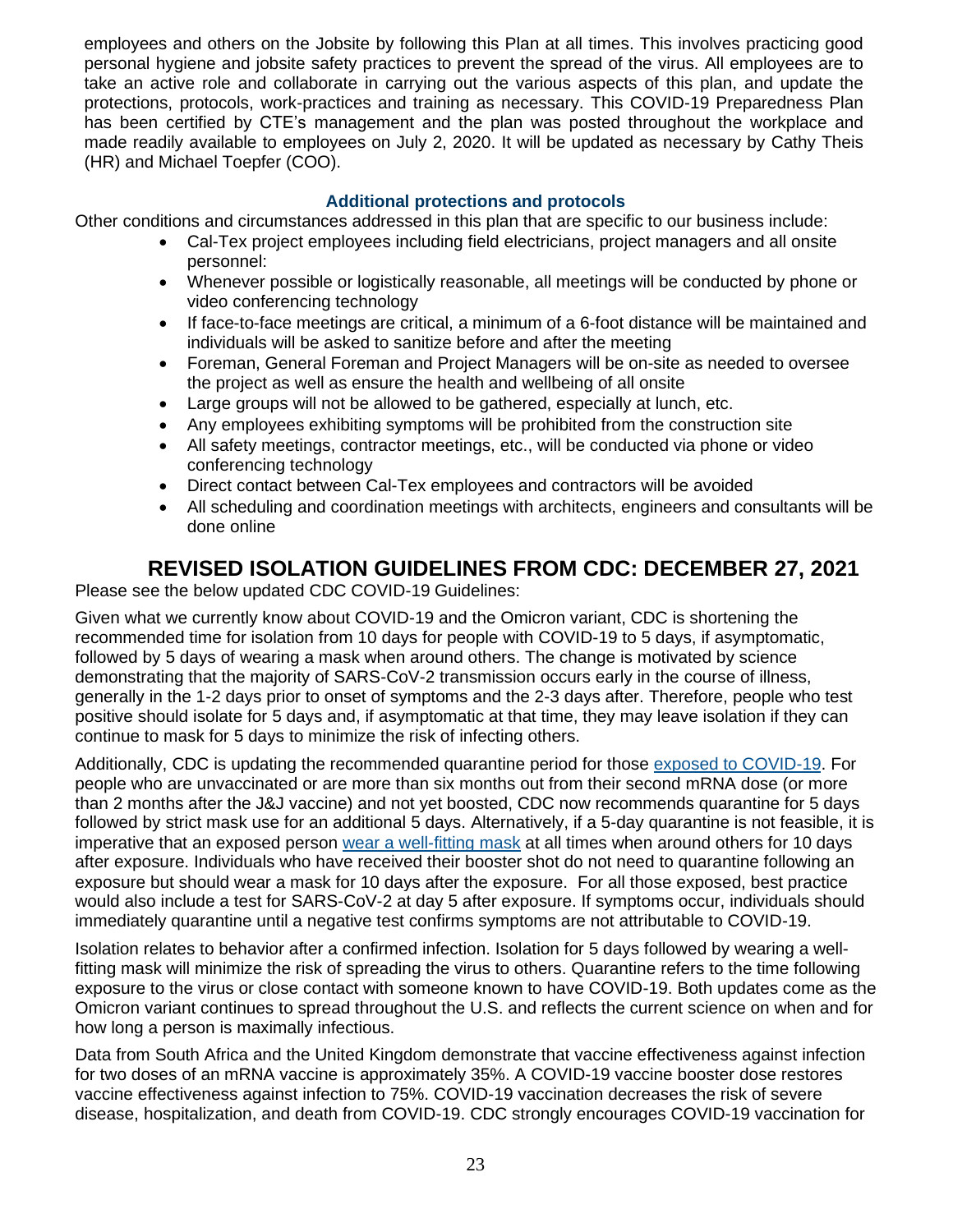everyone 5 and older and boosters for everyone 16 and older. Vaccination is the best way to protect yourself and reduce the impact of COVID-19 on our communities.

# *The following is attributable to CDC Director, Dr. Rochelle Walensky:*

*"The Omicron variant is spreading quickly and has the potential to impact all facets of our society. CDC's updated recommendations for isolation and quarantine balance what we know about the spread of the virus and the protection provided by vaccination and booster doses. These updates ensure people can safely continue their daily lives. Prevention is our best option: get vaccinated, get boosted, wear a mask in public indoor settings in areas of substantial and high community transmission, and take a test before you gather."*

If You Test Positive for COVID-19 (Isolate)

#### **Everyone, regardless of vaccination status.**

- Stay home for 5 days.
- If you have no symptoms or your symptoms are resolving after 5 days, you can leave your house.
- Continue to wear a mask around others for 5 additional days.
- *If you have a fever, continue to stay home until your fever resolves.*

If You Were Exposed to Someone with COVID-19 (Quarantine)

#### **If you:**

Have been boosted

#### **OR**

Completed the primary series of Pfizer or Moderna vaccine within the last 6 months **OR**

Completed the primary series of J&J vaccine within the last 2 months

- Wear a mask around others for 10 days.
- Test on day 5, if possible.

*If you develop symptoms get a test and stay home.*

# **If you:**

Completed the primary series of Pfizer or Moderna vaccine over 6 months ago and are not boosted **OR**

Completed the primary series of J&J over 2 months ago and are not boosted

#### **OR**

Are unvaccinated

- Stay home for 5 days. After that continue to wear a mask around others for 5 additional days.
- If you can't quarantine you must wear a mask for 10 days.
- Test on day 5 if possible.

*If you develop symptoms get a test and stay home*

*CDC works 24/7 protecting America's health, safety and security. Whether disease start at home or abroad, are curable or preventable, chronic or acute, or from human activity or deliberate attack, CDC responds to America's most pressing health threats. CDC is headquartered in Atlanta and has experts located throughout the United States and the world.*

Page last reviewed: December 27, 2021; Content source: [Centers for Disease Control and Prevention](https://www.cdc.gov/)

# END OF COVID-19 ADENDUM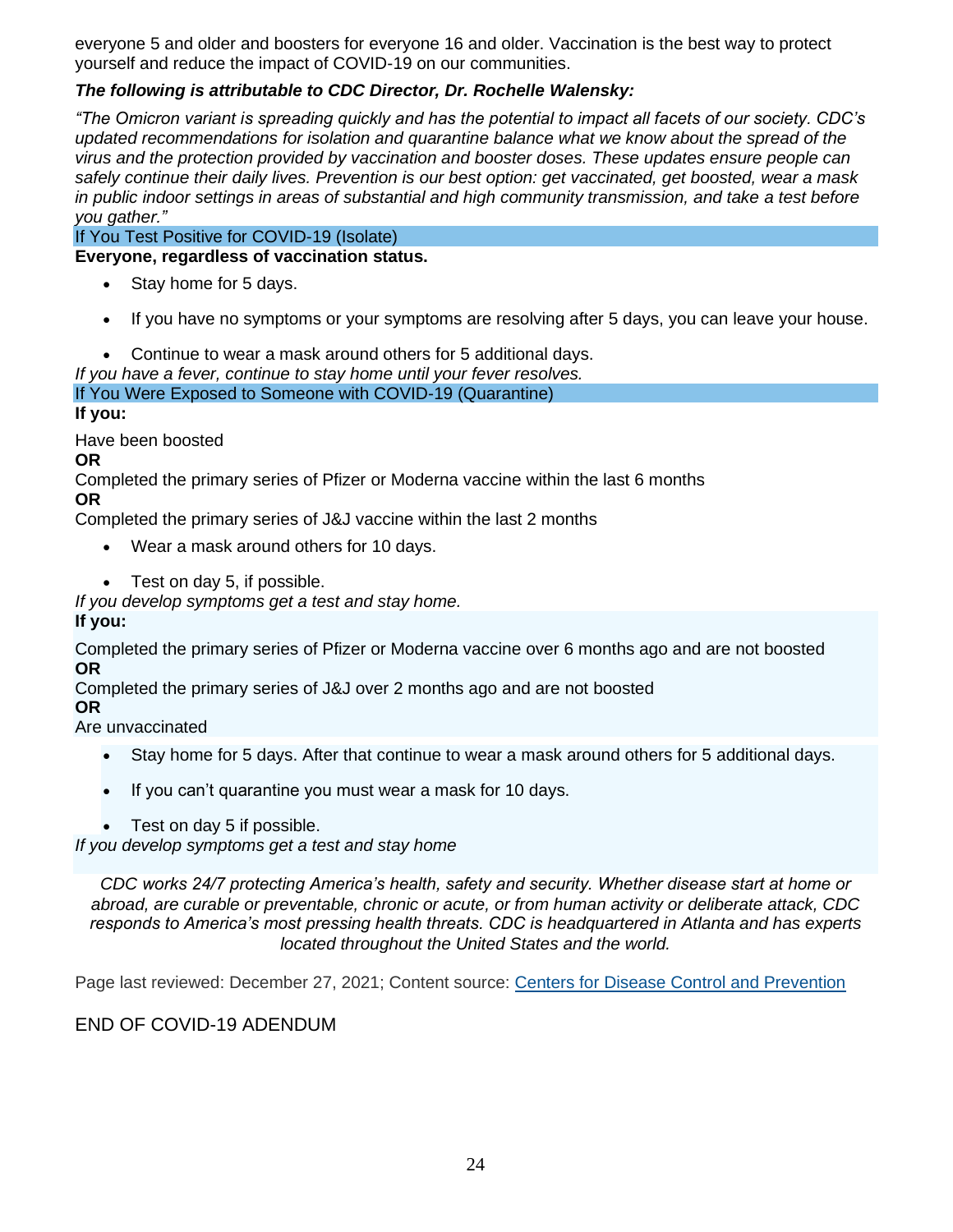Certified by:

**Ronnie Bassett- President**

**Signature: \_\_\_\_\_\_\_\_\_\_\_\_\_\_\_\_\_**

**Date: \_\_\_\_\_\_\_\_\_\_\_\_\_\_\_\_\_\_\_\_**

**Matt Trevis- Vice President**

**Signature: \_\_\_\_\_\_\_\_\_\_\_\_\_\_\_\_\_**

**Date: \_\_\_\_\_\_\_\_\_\_\_\_\_\_\_\_\_\_\_\_**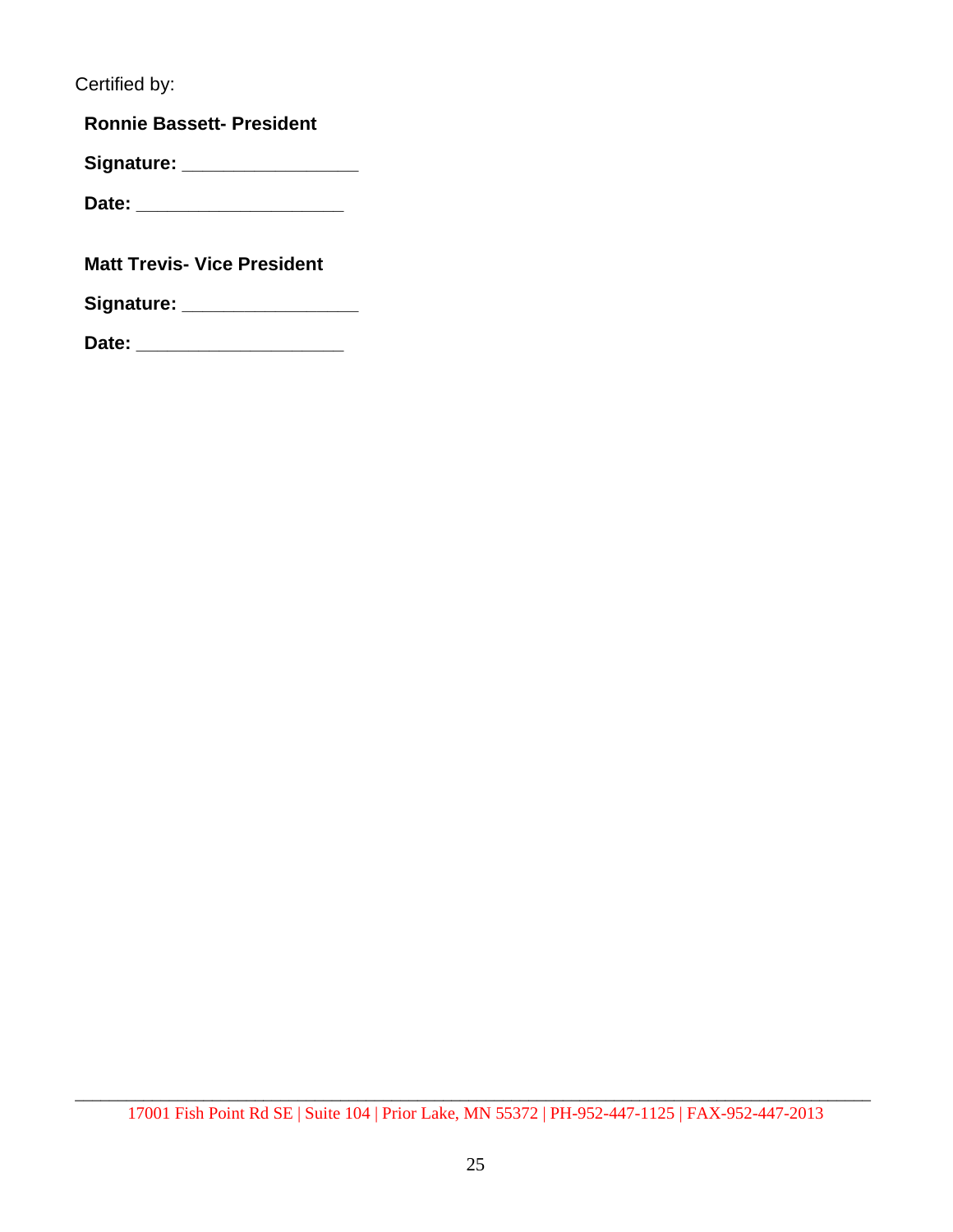# **Appendix A – Guidance for developing a COVID-19 Preparedness Plan**

## **General**

Centers for Disease Control and Prevention (CDC): Coronavirus (COVID-19) – www.cdc.gov/coronavirus/2019- nCoV Minnesota Department of Health (MDH): Coronavirus – www.health.state.mn.us/diseases/coronavirus State of Minnesota: COVID-19 response – https://mn.gov/covid19

## **Businesses**

CDC: Resources for businesses and employers – www.cdc.gov/coronavirus/2019 ncov/community/organizations/businesses-employers.html CDC: General business frequently asked questions – www.cdc.gov/coronavirus/2019 ncov/community/general- business-faq.html CDC: Building/business ventilation – www.cdc.gov/coronavirus/2019-ncov/community/guidancebusiness- response.html MDH: Businesses and employers: COVID-19 – www.health.state.mn.us/diseases/coronavirus/businesses.html MDH: Health screening checklist – www.health.state.mn.us/diseases/coronavirus/facilityhlthscreen.pdf MDH: Materials for businesses and employers – www.health.state.mn.us/diseases/coronavirus/materials Minnesota Department of Employment and Economic Development (DEED): COVID-19 information and resources – https://mn.gov/deed/newscenter/covid/ Minnesota Department of Labor and Industry (DLI): Updates related to COVID-19 – www.dli.mn.gov/updates Federal OSHA – www.osha.gov

#### **Handwashing**

MDH: Handwashing video translated into multiple languages – www.youtube.com/watch?v=LdQuPGVcceg

#### **Respiratory etiquette: Cover your cough or sneeze**

CDC: www.cdc.gov/coronavirus/2019-ncov/prevent-getting-sick/prevention.html CDC: www.cdc.gov/healthywater/hygiene/etiquette/coughing\_sneezing.html MDH:www.health.state.mn.us/diseases/coronavirus/prevention.html

# **Social distancing**

CDC: www.cdc.gov/coronavirus/2019-ncov/community/guidance-business-response.html MDH: www.health.state.mn.us/diseases/coronavirus/businesses.html

# **Housekeeping**

CDC: www.cdc.gov/coronavirus/2019-ncov/community/disinfecting-building-facility.html CDC: www.cdc.gov/coronavirus/2019-ncov/prevent-getting-sick/disinfecting-your-home.html